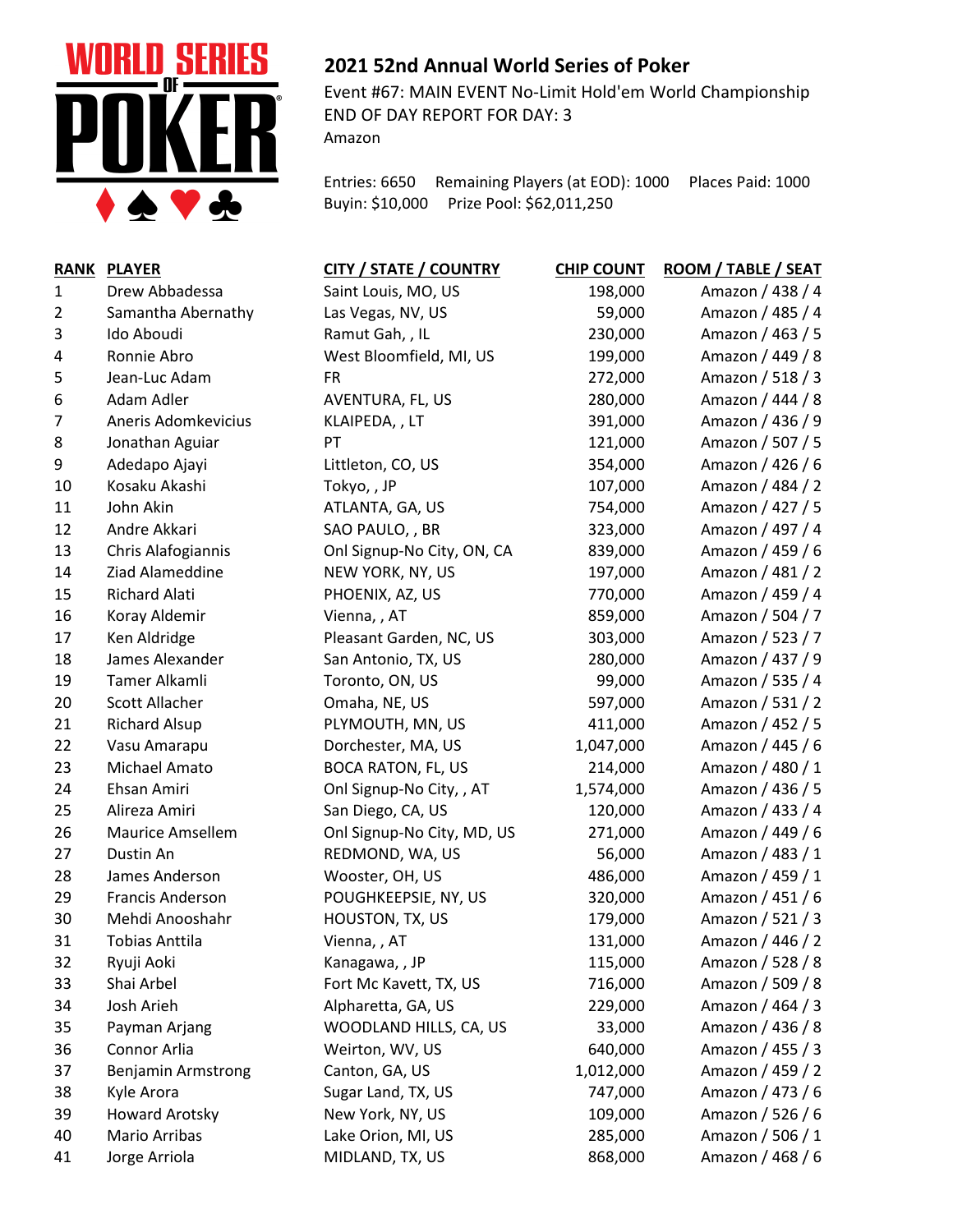| 42 | Harrison Ashdown          | Redondo Beach, CA, US    | <b>DNR</b> | Amazon / 525 / 2 |
|----|---------------------------|--------------------------|------------|------------------|
| 43 | Masam Aslanpour           | Costa Mesa, CA, US       | 431,000    | Amazon / 477 / 9 |
| 44 | Ralf Asplund              | Lindeberg, , SE          | 231,000    | Amazon / 466 / 8 |
| 45 | Jose Astima               | <b>FR</b>                | 380,000    | Amazon / 498 / 8 |
| 46 | Michael Aukerman          | Kettering, OH, US        | 7,000      | Amazon / 533 / 3 |
| 47 | Max Avela                 | Helsinki,, FI            | 330,000    | Amazon / 522 / 9 |
| 48 | Kevin Avin                | NEW ORLEANS, LA, US      | 53,000     | Amazon / 472 / 8 |
| 49 | Daniel Babb               | Lillington, NC, US       | 696,000    | Amazon / 436 / 2 |
| 50 | <b>Brett Bader</b>        | Jericho, NY, US          | 205,000    | Amazon / 508 / 7 |
| 51 | Paul Baksi                | Ridley Park, PA, US      | 130,000    | Amazon / 495 / 7 |
| 52 | Jagdeep Bal               | Yuba City, CA, US        | 190,000    | Amazon / 533 / 4 |
| 53 | Paul Balzano              | SUNRISE, FL, US          | 277,000    | Amazon / 479 / 9 |
| 54 | Byambajav Bandi           | Vlaanbaater,, MN         | 251,000    | Amazon / 524 / 3 |
| 55 | Ronnie Bardah             | <b>BROCKTON, MA, US</b>  | 93,000     | Amazon / 437 / 2 |
| 56 | Louis Barlow              | Oklahoma City, OK, US    | 260,000    | Amazon / 502 / 9 |
| 57 | <b>Thomas Barnes</b>      | Fouke, AR, US            | 69,000     | Amazon / 448 / 7 |
| 58 | Maury Barrett             | Pensacola, FL, US        | 297,000    | Amazon / 528 / 3 |
| 59 | <b>Wojciech Barzantny</b> | Kaiserslautern, , DE     | 771,000    | Amazon / 430 / 1 |
| 60 | Christopher Basile        | Laurel Springs, NJ, US   | 715,000    | Amazon / 533 / 9 |
| 61 | Christopher Battenfield   | Gilbert, AZ, US          | 125,000    | Amazon / 471 / 7 |
| 62 | <b>Billy Baxter</b>       | LAS VEGAS, NV, US        | 359,000    | Amazon / 509 / 9 |
| 63 | Selahaddin Bedir          | Mustafa, , TC            | 800,000    | Amazon / 463 / 3 |
| 64 | Glynn Beebe               | US                       | 607,000    | Amazon / 454 / 6 |
| 65 | Michael Belov             | Dresher, PA, US          | 85,000     | Amazon / 513 / 2 |
| 66 | Francisco Benitez         | Montevideo, , UY         | 179,000    | Amazon / 449 / 4 |
| 67 | William Benson            | MOBILE, AL, US           | 452,000    | Amazon / 522 / 5 |
| 68 | Matt Berkey               | Las Vegas, NV, US        | 531,000    | Amazon / 492 / 8 |
| 69 | Michael Berland           | Cleveland, OH, US        | 189,000    | Amazon / 495 / 1 |
| 70 | <b>Brian Berlin</b>       | Chicago, IL, US          | 465,000    | Amazon / 454 / 9 |
| 71 | Nachman Berlin            | Brooklyn, NY, US         | <b>DNR</b> | Amazon / 507 / 9 |
| 72 | Marc Bernal               | Oak Forest, IL, US       | 286,000    | Amazon / 454 / 1 |
| 73 | Jensen Bernard            | Antrim, NH, US           | 21,700     | Amazon / 447 / 8 |
| 74 | Fabian Bernhauser         | Purkersdore, , AT        | 33,000     | Amazon / 479 / 6 |
| 75 | Eshaan Bhalla             | San Francisco, CA, US    | 647,000    | Amazon / 447 / 1 |
| 76 | Chase Bianchi             | Columbia, MD, US         | 834,000    | Amazon / 464 / 9 |
| 77 | <b>Fabrice Bigot</b>      | <b>FR</b>                | 214,000    | Amazon / 492 / 4 |
| 78 | Sondre Bjornebekk         | Oslo, , NO               | 494,000    | Amazon / 445 / 2 |
| 79 | Gary Blackwood            | GB                       | 296,000    | Amazon / 485 / 7 |
| 80 | Eric Blair                | Las Vegas, NV, US        | 657,000    | Amazon / 442 / 6 |
| 81 | Benton Blakeman           | Las Vegas, NV, US        | 42,000     | Amazon / 521 / 9 |
| 82 | Felix Bleiker             | ZURICH, , CH             | 324,000    | Amazon / 447 / 3 |
| 83 | Jared Bleznick            | NEW YORK, NY, US         | 282,000    | Amazon / 517 / 8 |
| 84 | <b>Garry Bliesner</b>     | Spokane Valley, WA, US   | 208,000    | Amazon / 443 / 4 |
| 85 | Andrew Boccia             | LAS VEGAS, NV, US        | 210,000    | Amazon / 508 / 8 |
| 86 | Yulian Bogdanov           | BG                       | 325,000    | Amazon / 457 / 5 |
| 87 | Christopher Bolio         | Clinton Township, MI, US | 139,000    | Amazon / 502 / 7 |
| 88 | Jonathan Borenstein       | Teaneck, NJ, US          | 272,000    | Amazon / 437 / 5 |
| 89 | Rami Boukai               | SAN DIEGO, CA, US        | 614,000    | Amazon / 478 / 6 |
| 90 | <b>Terry Boutcher</b>     | Bay Roberts, NL, CA      | 73,000     | Amazon / 510 / 9 |
| 91 | Mark Bramley              | BOSTON, MA, US           | 190,000    | Amazon / 468 / 8 |
| 92 | Lawrence Brandt           | Arlington, TX, US        | 321,000    | Amazon / 460 / 7 |
| 93 | <b>Bryan Braswell</b>     | Fort Worth, TX, US       | 598,000    | Amazon / 498 / 7 |
|    |                           |                          |            |                  |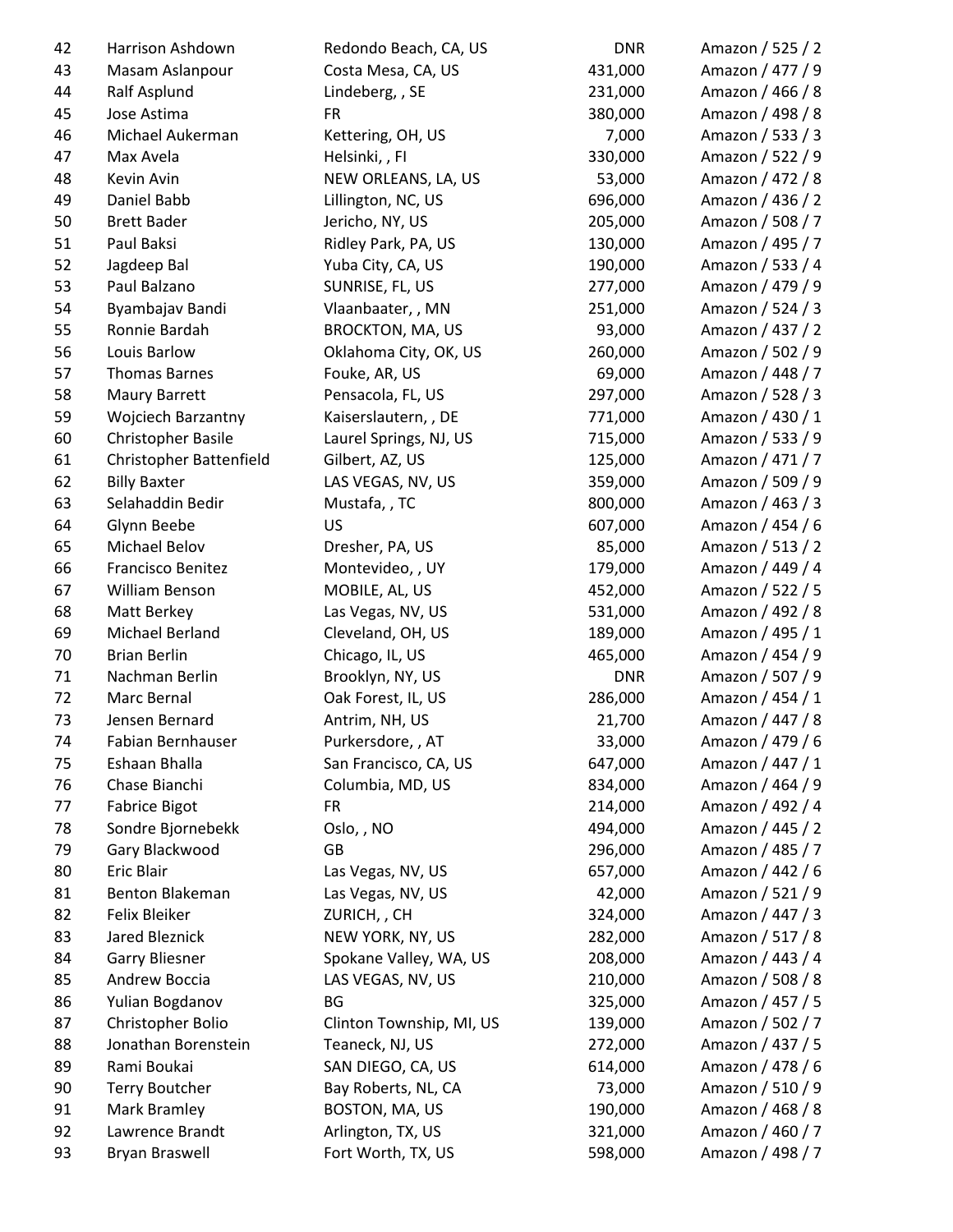| 94         | <b>Starr Bridge</b>      | Petaluma, CA, US           | 227,000   | Amazon / 431 / 8 |
|------------|--------------------------|----------------------------|-----------|------------------|
| 95         | Tommaso Briotti          | ROME,, IT                  | 384,000   | Amazon / 479 / 3 |
| 96         | Nolan Brower             | Byron Center, MI, US       | 51,000    | Amazon / 499 / 7 |
| 97         | Jeremy Brown             | WESTVILLE, NJ, US          | 265,000   | Amazon / 480 / 9 |
| 98         | Rory Brown               | Galway, IE                 | 924,000   | Amazon / 509 / 1 |
| 99         | Robert Brown             | MILFORD, NH, US            | 322,000   | Amazon / 447 / 4 |
| 100        | Harijs Broza             | Los Angeles, CA, US        | 91,000    | Amazon / 524 / 7 |
| 101        | Renan Bruschi            | <b>BR</b>                  | 355,000   | Amazon / 491 / 2 |
| 102        | Mark Bryan               | ORANGE, CA, US             | 41,000    | Amazon / 443 / 8 |
| 103        | Melissa Bryne            | Hutto, TX, US              | 163,000   | Amazon / 470 / 4 |
| 104        | Ryan Buchardt            | Onl Signup-No City, CA, US | 29,000    | Amazon / 476 / 3 |
| 105        | Ryan Buckholtz           | STUDIO CITY, CA, US        | 273,000   | Amazon / 531 / 3 |
| 106        | DJ Buckley               | EDEN PRAIRIE, MN, US       | 118,000   | Amazon / 492 / 1 |
| 107        | Andrea Buonocore         | $\mathsf{I}\mathsf{T}$     | 292,000   | Amazon / 457 / 7 |
| 108        | <b>Simon Burns</b>       | <b>GB</b>                  | 197,000   | Amazon / 500 / 8 |
| 109        | Kyle Burnside            | SOMERSET, MA, US           | 126,000   | Amazon / 510 / 3 |
| 110        | <b>Tim Burt</b>          | Biloxi, MS, US             | 117,000   | Amazon / 472 / 1 |
| 111        | Mark Buse                | Jasper, IN, US             | 309,000   | Amazon / 431 / 9 |
| 112        | Andre Butler             | HAMMOND, IN, US            | 406,000   | Amazon / 463 / 8 |
| 113        | Thomas Butler            | Cumberland, RI, US         | 146,000   | Amazon / 475 / 4 |
| 114        | David Cabrera            | <b>US</b>                  | 765,000   | Amazon / 424 / 2 |
| 115        | Jessica Cai              | <b>US</b>                  | 1,796,000 | Amazon / 455 / 8 |
| 116        | James Calderaro          | VENICE, FL, US             | 219,000   | Amazon / 438 / 3 |
| 117        | Christopher Canan        | METAIRIE, LA, US           | 134,000   | Amazon / 445 / 4 |
| 118        | <b>Yiming Cao</b>        | Elkins Park, PA, US        | 574,000   | Amazon / 461 / 6 |
| 119        | <b>Jesse Capps</b>       | HENDERSON, NV, US          | 41,000    | Amazon / 496 / 9 |
| 120        | Anthony Carbone          | Williamsville, NY, US      | 125,500   | Amazon / 434 / 8 |
| 121        | Keith Carter             | DALLAS, TX, US             | 322,000   | Amazon / 446 / 4 |
| 122        | Sarah Casey              | LAS VEGAS, NV, US          | 300,000   | Amazon / 472 / 2 |
| 123        | Pj Cha                   | Yorktown, VA, US           | 182,000   | Amazon / 496 / 5 |
| 124        | Cole Chait               | Napa, CA, US               | 160,000   | Amazon / 527 / 4 |
| 125        | Roy Chang                | HONOLULU, HI, US           | 218,000   | Amazon / 481 / 1 |
|            | Danny Chang              | Ozone Park, NY, US         | 438,000   | Amazon / 469 / 2 |
| 126<br>127 | Mike Chang               | Sunrise, FL, US            | 239,000   | Amazon / 441 / 7 |
| 128        | Jeffrey Chang            | WASHINGTON, DC, US         | 274,000   | Amazon / 471 / 8 |
| 129        | <b>Kyle Chang</b>        | TORONTO,, CA               | 322,000   | Amazon / 510 / 8 |
| 130        | Phong Chau               | Fountain Vly, CA, US       | 545,000   | Amazon / 434 / 7 |
| 131        | Kalyan Cheekuri          | Telangana, , IN            | 893,000   | Amazon / 534 / 1 |
|            | Pete Chen                |                            | 475,000   | Amazon / 439 / 6 |
| 132        | Ao Chen                  | Taipei, TW<br><b>US</b>    | 256,000   | Amazon / 525 / 6 |
| 133        |                          |                            |           |                  |
| 134        | Guo Chen                 | Philadelphia, PA, US       | 323,000   | Amazon / 447 / 5 |
| 135        | Gary Cheng               | Toronto, ON, CA            | 488,000   | Amazon / 529 / 5 |
| 136        | <b>Richard Chevalier</b> | SHREVEPORT, LA, US         | 524,000   | Amazon / 527 / 3 |
| 137        | Stephen Chidwick         | DEAL, , GB                 | 1,258,000 | Amazon / 489 / 9 |
| 138        | Stephen Chimelski        | LAS VEGAS, NV, US          | 95,000    | Amazon / 455 / 9 |
| 139        | Niovel Chirino Alvarez   | Hialeah, FL, US            | 266,000   | Amazon / 462 / 8 |
| 140        | Ying Chiu Wong           | Flushing, NY, US           | 1,101,000 | Amazon / 521 / 7 |
| 141        | Jeonggyu Cho             | Seoul,, KR                 | 383,000   | Amazon / 456 / 9 |
| 142        | Young Choi               | Bucheon-Si,, KR            | 46,000    | Amazon / 496 / 2 |
| 143        | Junga Choi               | Seoul,, KR                 | 28,000    | Amazon / 432 / 6 |
| 144        | Neel Choksi              | Chicago, IL, US            | 1,552,000 | Amazon / 458 / 4 |
| 145        | Nilesh Choudhary         | Charlotte, NC, US          | 470,000   | Amazon / 480 / 6 |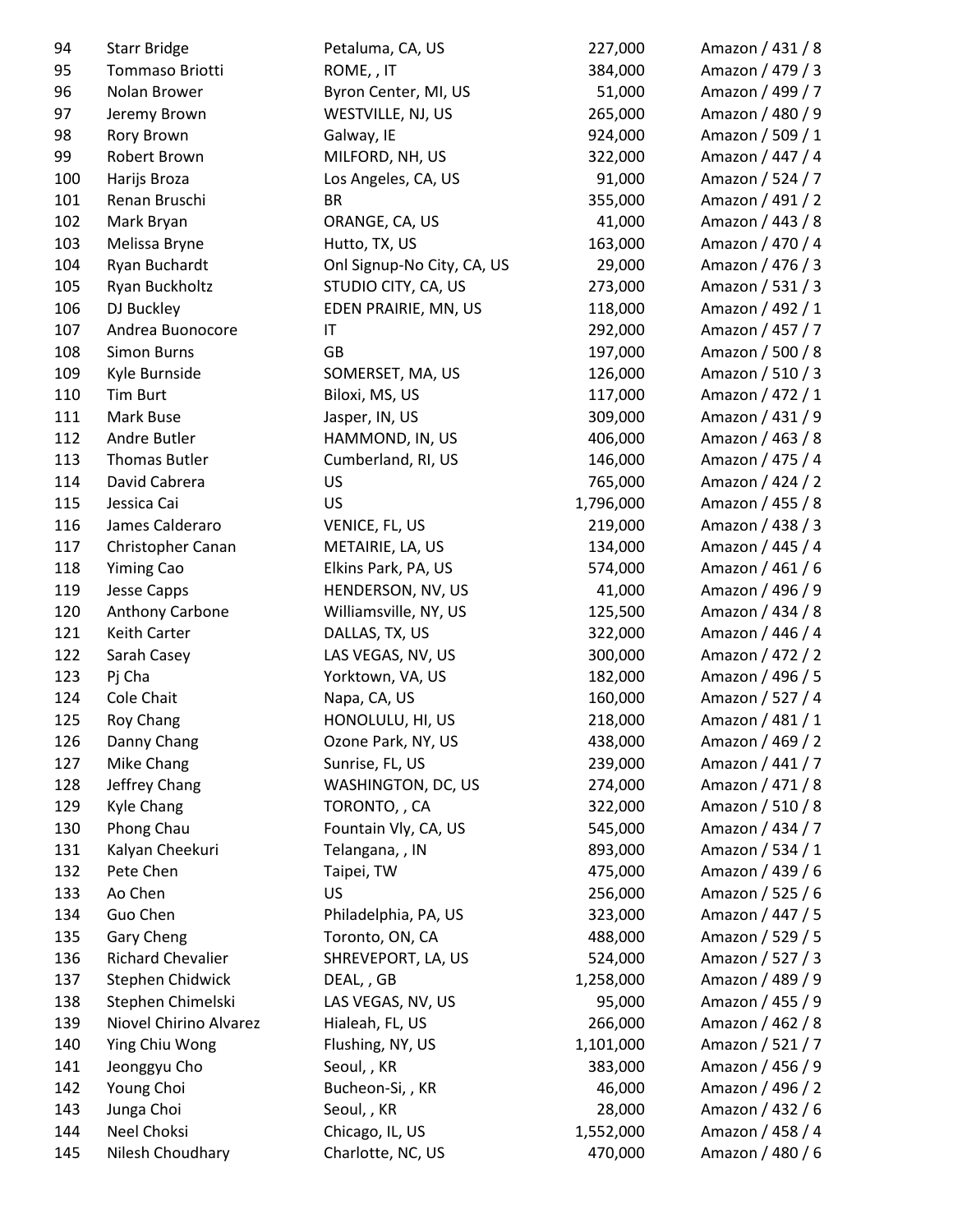| 146 | Christian Christner       | Brighton, , GB             | 464,000   | Amazon / 426 / 5 |
|-----|---------------------------|----------------------------|-----------|------------------|
| 147 | <b>Rittie Chuaprasert</b> | Portland, OR, US           | 1,165,000 | Amazon / 454 / 7 |
| 148 | David Chung               | San Francisco, CA, US      | 136,000   | Amazon / 474 / 2 |
| 149 | Ryan Clark                | Inverary, , CA             | 770,000   | Amazon / 474 / 9 |
| 150 | Gerald Cohen              | ORINDA, CA, US             | 221,000   | Amazon / 450 / 9 |
| 151 | Ayodesi Coker             | Alexandria, VA, US         | 751,000   | Amazon / 523 / 1 |
| 152 | David Coleman             | Livingston, NJ, US         | 225,000   | Amazon / 504 / 9 |
| 153 | Ramon Colillas            | Barcelona, ES              | 484,000   | Amazon / 526 / 8 |
| 154 | Dylan Collingwood         | VANCOUVER, BC, CA          | 187,000   | Amazon / 453 / 2 |
| 155 | <b>Smith Collins</b>      | GAINESVILLE, FL, US        | 66,000    | Amazon / 445 / 3 |
| 156 | Jacob Connelly            | Indianapolis, IN, US       | 451,000   | Amazon / 452 / 6 |
| 157 | <b>Clifford Conners</b>   | Boynton Beach, FL, US      | 494,000   | Amazon / 494 / 3 |
| 158 | Asher Conniff             | <b>BROOKLYN, NY, US</b>    | 582,000   | Amazon / 424 / 5 |
| 159 | Christopher Conrad        | Peachtree City, GA, US     | 244,000   | Amazon / 520 / 2 |
| 160 | Robert Constable          | Warren, MI, US             | 129,000   | Amazon / 456 / 4 |
| 161 | Joe Cook                  | Gilbert, AZ, US            | 682,000   | Amazon / 426 / 7 |
| 162 | <b>Brian Cooper</b>       | St. Petersburg, FL, US     | 156,000   | Amazon / 474 / 2 |
| 163 | Marle Cordeiro            | New York, NY, US           | 462,000   | Amazon / 520 / 3 |
| 164 | <b>Tyler Cornell</b>      | SAN CLEMENTE, CA, US       | 420,000   | Amazon / 478 / 5 |
| 165 | Casey Coughlan            | SAN DIEGO, CA, US          | 140,000   | Amazon / 451 / 3 |
| 166 | <b>Benoit Coulombe</b>    | Saint Patrick, , CA        | 336,000   | Amazon / 482 / 7 |
| 167 | Sergio Coutinho           | RIO TINTO, , PT            | 314,000   | Amazon / 484 / 8 |
| 168 | Robert Cowen              | Swansea, , GB              | 541,000   | Amazon / 477 / 5 |
| 169 | <b>Timothy Cramer</b>     | COSTA MESA, CA, US         | 420,000   | Amazon / 519 / 6 |
| 170 | <b>Bradley Crandall</b>   | Vancouver, WA, US          | 143,000   | Amazon / 443 / 1 |
| 171 | <b>Francis Cruz</b>       | <b>DO</b>                  | 524,000   | Amazon / 436 / 4 |
| 172 | Christoph Csik            | Hoboken, NJ, US            | 751,000   | Amazon / 482 / 6 |
| 173 | Robert Cunha              | Plymouth, MA, US           | 301,000   | Amazon / 433 / 6 |
| 174 | Evan Cutler               | HOBOKEN, NJ, US            | 799,000   | Amazon / 518 / 2 |
| 175 | Joseph Cutler             | Mount Laurel, NJ, US       | 408,000   | Amazon / 471 / 3 |
| 176 | <b>Brandon Cutsinger</b>  | Louisville, KY, US         | 68,000    | Amazon / 476 / 2 |
| 177 | William Cyr               | Boston, MA, US             | 78,000    | Amazon / 446 / 3 |
| 178 | <b>Marton Czuczor</b>     | BUDAPEST, , HU             | 116,000   | Amazon / 457 / 6 |
| 179 | Ryan D'Angelo             | <b>BINGHAMPTON, NY, US</b> | 844,000   | Amazon / 502 / 4 |
| 180 | Daniel Dangoor            | Los Angeles, CA, US        | 383,000   | Amazon / 433 / 1 |
| 181 | Freddy Darakjian          | <b>FR</b>                  | 681,000   | Amazon / 438 / 7 |
| 182 | Jackob Datashvili         | Forest Hills, NY, US       | 57,000    | Amazon / 475 / 5 |
| 183 | Jeramiah Daugherty        | Spring, TX, US             | 32,000    | Amazon / 452 / 3 |
| 184 | <b>Scott Davies</b>       | Vancouver, BC, CA          | 374,000   | Amazon / 454 / 4 |
| 185 | Farhad Davoudzadeh        | Palmdale, CA, US           | 500,000   | Amazon / 486 / 9 |
| 186 | Charlie Dawson            | Owensboro, KY, US          | 451,000   | Amazon / 442 / 9 |
| 187 | Pierre De Almeida         | Melun,, FR                 | 691,000   | Amazon / 493 / 2 |
| 188 | Conrad De Armas           | Miami, FL, US              | 830,000   | Amazon / 489 / 2 |
| 189 | <b>Taylor Deane</b>       | Pawleys Island, SC, US     | 452,000   | Amazon / 471 / 1 |
| 190 | Niv Decalo                | Oakland, CA, US            | 122,000   | Amazon / 444 / 9 |
| 191 | Artan Dedusha             | London, , GB               | 125,000   | Amazon / 486 / 4 |
| 192 | Pierre Deissler           | Mount Laurel, NJ, US       | 210,000   | Amazon / 429 / 1 |
| 193 | JJ DeLaGarza              | Whittier, CA, US           | 221,000   | Amazon / 479 / 8 |
| 194 | <b>Ryan Delgros</b>       | Erie, PA, US               | 274,000   | Amazon / 448 / 8 |
| 195 | Joseph Delucia            | Chicago, IL, US            | 105,000   | Amazon / 513 / 9 |
| 196 | Michael Delvecchio        | Las Vegas, NV, US          | 254,000   | Amazon / 442 / 4 |
| 197 | Ivan Demidov              | MOSCOW, RU                 | 518,000   | Amazon / 458 / 2 |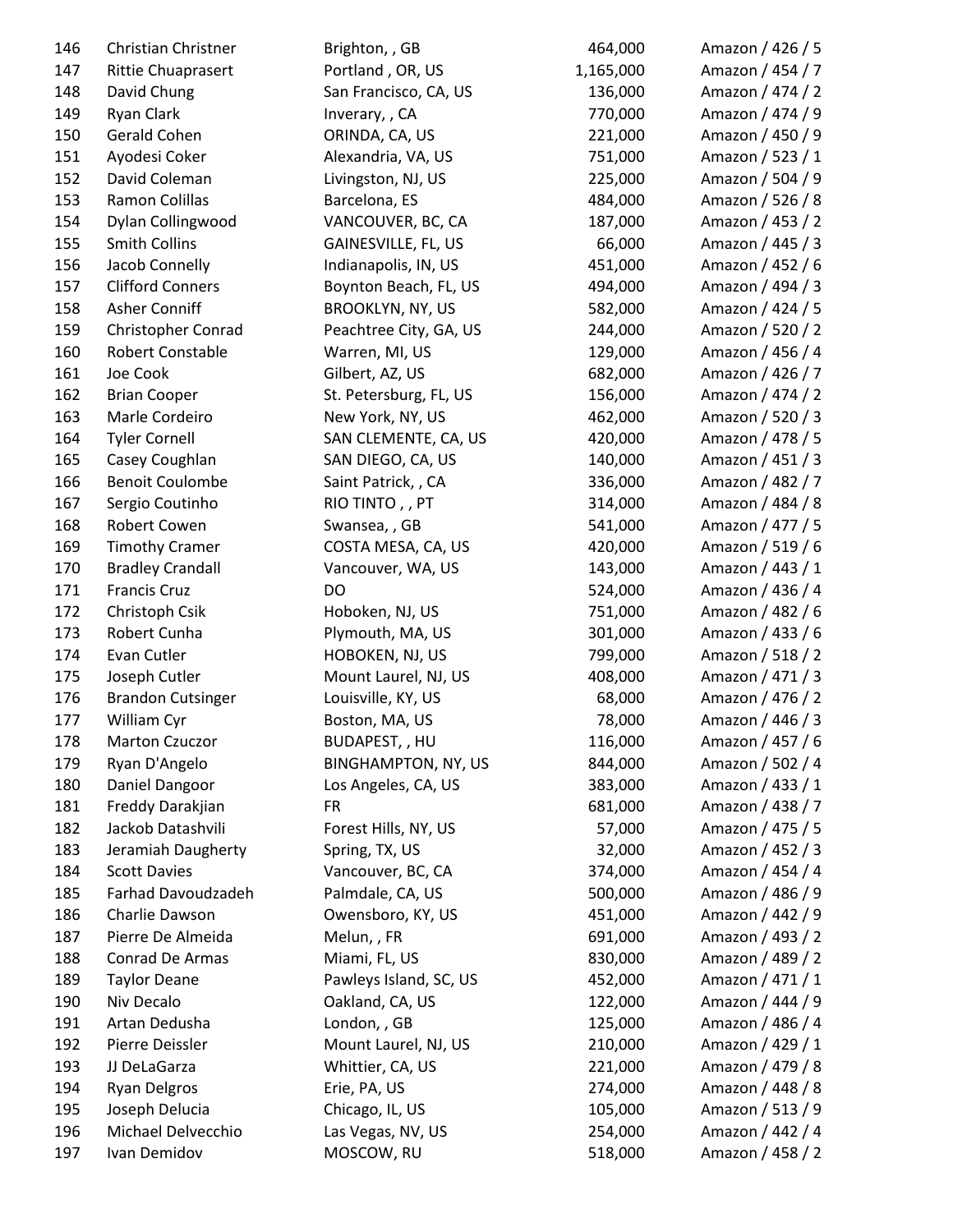| 198 | Jeanbaptiste Dequengo      | Louveciennes, , FR      | 458,000    | Amazon / 423 / 6 |
|-----|----------------------------|-------------------------|------------|------------------|
| 199 | Peter Deramo               | Burlington, MA, US      | 257,000    | Amazon / 494 / 1 |
| 200 | Laura Desantis             | ORADELL, NJ, US         | 686,000    | Amazon / 526 / 9 |
| 201 | Thissa Desilva             | LONDON, , GB            | 462,000    | Amazon / 531 / 7 |
| 202 | Stephen Deutsch            | Greensboro, NC, US      | 475,000    | Amazon / 434 / 9 |
| 203 | Ivan Deyra                 | Le Teich, , FR          | 565,000    | Amazon / 472 / 7 |
| 204 | <b>Andrew Dick</b>         | Saint Paul, MN, US      | 579,000    | Amazon / 499 / 6 |
| 205 | Benjamin Diebold           | Mt. Pleasant, SC, US    | 559,000    | Amazon / 448 / 2 |
| 206 | Ognyan Dimov               | Veliko Tarnovo, , BG    | 498,000    | Amazon / 435 / 1 |
| 207 | Breno Diniz Campelo Silva  | <b>BR</b>               | 1,030,000  | Amazon / 446 / 1 |
| 208 | Vito DiStefano             | Las Vegas, NV, US       | 201,000    | Amazon / 458 / 8 |
| 209 | Alexander Dmytraczenko     | New Orleans, LA, US     | 55,000     | Amazon / 453 / 4 |
| 210 | Matija Dobric              | HR                      | 1,107,000  | Amazon / 497 / 1 |
| 211 | Russell Dohan              | CORAL GABLES, FL, US    | 559,000    | Amazon / 453 / 7 |
| 212 | John Dolan                 | Bonita Springs, FL, US  | 799,000    | Amazon / 515 / 5 |
| 213 | Andrew Donabedian          | Las Vegas, NV, US       | 162,000    | Amazon / 523 / 6 |
| 214 | Frederico Dos Santos Silva | PT                      | <b>DNR</b> | Amazon / 509 / 6 |
| 215 | Champie Douglas            | US.                     | 623,000    | Amazon / 469 / 1 |
| 216 | <b>Christopher Dowling</b> | Naas, IE                | 1,485,000  | Amazon / 435 / 9 |
| 217 | Joseph Drory               | Canton, MA, US          | 196,000    | Amazon / 453 / 8 |
| 218 | Rajvir Dua                 | Diamond Bar, CA, US     | 271,000    | Amazon / 449 / 2 |
| 219 | Samy Dubonnet              | France,, FR             | 63,000     | Amazon / 504 / 5 |
| 220 | Nicolas Dumont             | Sannois, , FR           | 322,000    | Amazon / 477 / 8 |
| 221 | <b>Adam Duong</b>          | San Jose, CA, US        | 275,000    | Amazon / 502 / 3 |
| 222 | Jonathan Dwek              | TORONTO, ON, CA         | 830,000    | Amazon / 461 / 7 |
| 223 | Dan Dyke                   | ATLANTA, GA, US         | 71,000     | Amazon / 439 / 1 |
| 224 | Ruslan Dykshteyn           | <b>BROOKLYN, NY, US</b> | 850,000    | Amazon / 447 / 2 |
| 225 | Yuri Dzivielevski          | Florianopolis, , BR     | 569,000    | Amazon / 467 / 6 |
| 226 | Jareth East                | Redhill, , GB           | 879,000    | Amazon / 496 / 7 |
| 227 | Benedikt Eberle            | Huntington, MA, US      | 384,000    | Amazon / 442 / 7 |
| 228 | Noel Eicher                | Poway, CA, US           | 592,000    | Amazon / 523 / 2 |
| 229 | Rafi Elharar               | Tel Aviv, , IL          | 137,000    | Amazon / 522 / 3 |
| 230 | Paul Ephremsen             | BERKHAMSTED, , GB       | 146,000    | Amazon / 490 / 4 |
| 231 | Bryan Ercolano             | Las Vegas, NV, US       | 602,000    | Amazon / 477 / 1 |
| 232 | Ryan Eriquezzo             | Danbury, CT, US         | 633,000    | Amazon / 472 / 4 |
| 233 | Gal Erlichman              | Tel-Aviv,, IL           | 143,000    | Amazon / 452 / 1 |
| 234 | <b>Matthew Ernst</b>       | Lexington, KY, US       | 621,000    | Amazon / 518 / 5 |
| 235 | Eyal Eshkar                | IL                      | 756,000    | Amazon / 474 / 4 |
| 236 | Massoud Eskandari          | MISSION VIEJO, CA, US   | 362,000    | Amazon / 518 / 1 |
| 237 | Scott Eskenazi             | MERCER ISLAND, WA, US   | 81,000     | Amazon / 487 / 8 |
| 238 | Cody Espeseth              | Merrifield, MN, US      | 699,000    | Amazon / 513 / 4 |
| 239 | Jeffery Esterling          | ARNOLD, MD, US          | 8,000      | Amazon / 459 / 8 |
| 240 | Francisco Estrada          | Thornton, CO, US        | 55,000     | Amazon / 493 / 3 |
| 241 | <b>Harold Evans</b>        | EVANSVILLE, IN, US      | <b>DNR</b> | Amazon / 468 / 5 |
| 242 | Chad Eveslage              | Ramsey, IN, US          | 642,000    | Amazon / 446 / 5 |
| 243 | Marcos Exterkotter         | PORTA ALEGRE, BR        | 1,167,000  | Amazon / 449 / 7 |
| 244 | Nikolay Fal                | Moscow, , RU            | 756,000    | Amazon / 497 / 6 |
| 245 | Will Falla                 | <b>US</b>               | 200,000    | Amazon / 510 / 4 |
| 246 | Dietrich Fast              | Vienna, , AT            | 156,000    | Amazon / 445 / 9 |
| 247 | Michael Faulkner           | Viola, ID, US           | 660,000    | Amazon / 509 / 3 |
| 248 | <b>Robert Feathers</b>     | BELLBROOK, OH, US       | 281,000    | Amazon / 462 / 2 |
| 249 | Ross Feldman               | Scarsale, NY, US        | 391,000    | Amazon / 509 / 2 |
|     |                            |                         |            |                  |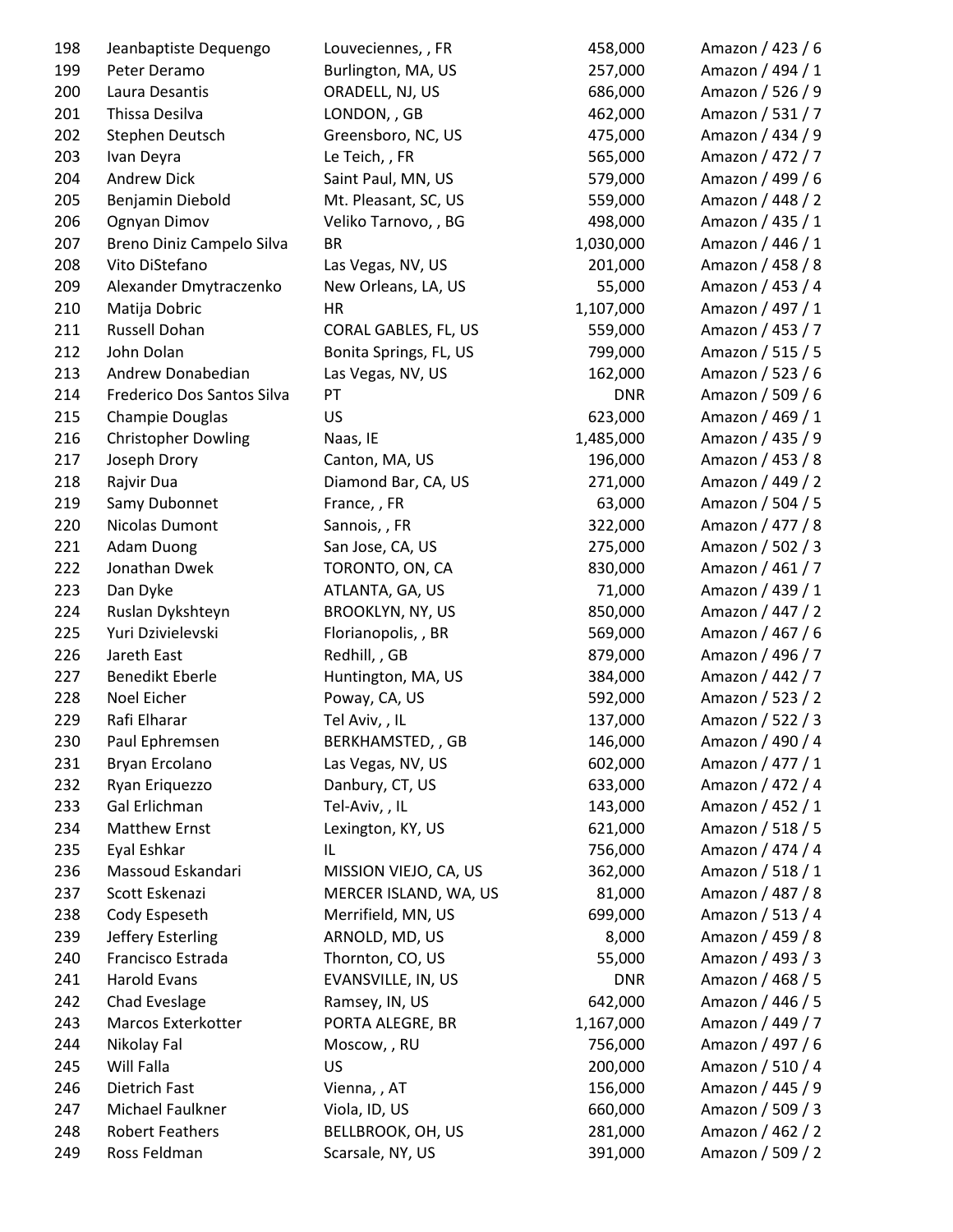| 250 | Sergio Fernandez       | Barcelona, ES              | 836,000    | Amazon / 427 / 4 |
|-----|------------------------|----------------------------|------------|------------------|
| 251 | Cole Ferraro           | Denver, NC, US             | 343,000    | Amazon / 522 / 7 |
| 252 | Jose Ferro             | Santa Marte, , CO          | 520,000    | Amazon / 428 / 1 |
| 253 | Hennock Fessehaie      | Pomona, CA, US             | 700,000    | Amazon / 499 / 5 |
| 254 | Ron Fetsch             | San Jose, CA, US           | <b>DNR</b> | Amazon / 471 / 5 |
| 255 | Joshua Field           | VILLA PARK, CA, US         | 547,000    | Amazon / 450 / 5 |
| 256 | Robert Fikac           | STERLING, VA, US           | 223,000    | Amazon / 467 / 3 |
| 257 | Henry Fischer          | Gardena, CA, US            | 217,000    | Amazon / 507 / 6 |
| 258 | <b>Brandon Fishman</b> | SAN DIEGO, CA, US          | 279,000    | Amazon / 523 / 8 |
| 259 | Kevin Fitzgibbons      | MORGAN HILL, CA, US        | 59,000     | Amazon / 463 / 9 |
| 260 | Scott Fitzhugh         | Chagrin Falls, OH, US      | 90,000     | Amazon / 501 / 9 |
| 261 | David Flood            | St Catharines, , CA        | 100,200    | Amazon / 475 / 3 |
| 262 | <b>Brian Foley</b>     | Poulsbo, WA, US            | 187,000    | Amazon / 461 / 4 |
| 263 | David Fong             | SAN JOSE, CA, US           | 534,000    | Amazon / 502 / 1 |
| 264 | Lisa Fong              | S Pasadena, CA, US         | 169,000    | Amazon / 524 / 9 |
| 265 | Hayden Fortini         | VERO BEACH, FL, US         | 518,000    | Amazon / 514 / 3 |
| 266 | <b>Steve Foutty</b>    | Las Vegas, NV, US          | 758,000    | Amazon / 529 / 8 |
| 267 | Jorden Fox             | LOS ANGELES, CA, US        | 599,000    | Amazon / 499 / 4 |
| 268 | Ethan Foxman           | Bethesda, MD, US           | 144,000    | Amazon / 532 / 1 |
| 269 | Francisco Fragoso      | MAYWOOD, CA, US            | 294,000    | Amazon / 424 / 9 |
| 270 | Sonny Franco           | Montagnac, , FR            | 332,000    | Amazon / 475 / 9 |
| 271 | James Frank            | STAYTON, OR, US            | 372,000    | Amazon / 466 / 5 |
| 272 | <b>Brian Frasca</b>    | Carlisle, PA, US           | 1,178,000  | Amazon / 503 / 6 |
| 273 | Chase Fredensburg      | LAGUNA BEACH, CA, US       | 216,000    | Amazon / 453 / 1 |
| 274 | Dean Freedlander       | San Francisco, CA, US      | 106,000    | Amazon / 503 / 9 |
| 275 | Ana Freitas            | <b>BR</b>                  | 222,000    | Amazon / 433 / 9 |
| 276 | Robert French          | LEANDER, TX, US            | 124,000    | Amazon / 425 / 8 |
| 277 | Eli Frenkel            | LOS ANGELES, CA, US        | 107,000    | Amazon / 424 / 6 |
| 278 | Hunter Frey            | HOUSTON, TX, US            | 243,000    | Amazon / 481 / 8 |
| 279 | Gary Friedman          | BEACHWOOD, OH, US          | 198,000    | Amazon / 446 / 8 |
| 280 | <b>Florian Fuchs</b>   | Plainfield, MA, US         | 509,000    | Amazon / 441 / 3 |
| 281 | Masashi Fujiike        | Onl Signup-No City, , JP   | 493,000    | Amazon / 451 / 8 |
| 282 | Frank Funaro           | Sewell, NJ, US             | 612,000    | Amazon / 508 / 6 |
| 283 | Omer Gabay             | Apo, AE, US                | 90,000     | Amazon / 441 / 9 |
| 284 | Haim Gabay             | Brooklyn, NY, US           | 169,000    | Amazon / 513 / 7 |
| 285 | Samuel Gagnon          | Grand-Mere, , CA           | 315,000    | Amazon / 516 / 4 |
| 286 | Sebastian Gahl         | DE                         | 497,000    | Amazon / 479 / 5 |
| 287 | <b>Brian Ganon</b>     | Capital Pederal, , AR      | 732,000    | Amazon / 425 / 4 |
| 288 | <b>Boshuang Gao</b>    | West Lafayette, IN, US     | 217,000    | Amazon / 436 / 7 |
| 289 | Ravid Garbi            | IL                         | 225,000    | Amazon / 441 / 2 |
| 290 | Angel Garcia           | COLONIAL HGTS, VA, US      | 60,000     | Amazon / 473 / 7 |
| 291 | <b>Timothy Garles</b>  | Windsor Heights, IA, US    | 373,000    | Amazon / 497 / 3 |
| 292 | Patrick Garrett        | Onl Signup-No City, AZ, US | 357,000    | Amazon / 530 / 4 |
| 293 | <b>Garry Gates</b>     | HENDERSON, NV, US          | 180,000    | Amazon / 522 / 4 |
| 294 | Martin Gavasci         | AR                         | 841,000    | Amazon / 535 / 3 |
| 295 | <b>Matthew Gawel</b>   | Portland, ME, US           | 590,000    | Amazon / 454 / 8 |
| 296 | Brayden Gazlay         | Scottsdale, AZ, US         | 533,000    | Amazon / 467 / 5 |
| 297 | <b>Robert Gentile</b>  | NM, US                     | 547,000    | Amazon / 423 / 3 |
| 298 | Stephen Gerber         | CRESSKILL, NJ, US          | 675,000    | Amazon / 483 / 6 |
| 299 | Kevin Gerhart          | Las Vegas, NV, US          | 715,000    | Amazon / 506 / 9 |
| 300 | Ryan Gianquitti        | Boca Raton, FL, US         | 201,000    | Amazon / 482 / 3 |
| 301 | James Gilbert          | BENSALEM, PA, US           | 56,000     | Amazon / 518 / 6 |
|     |                        |                            |            |                  |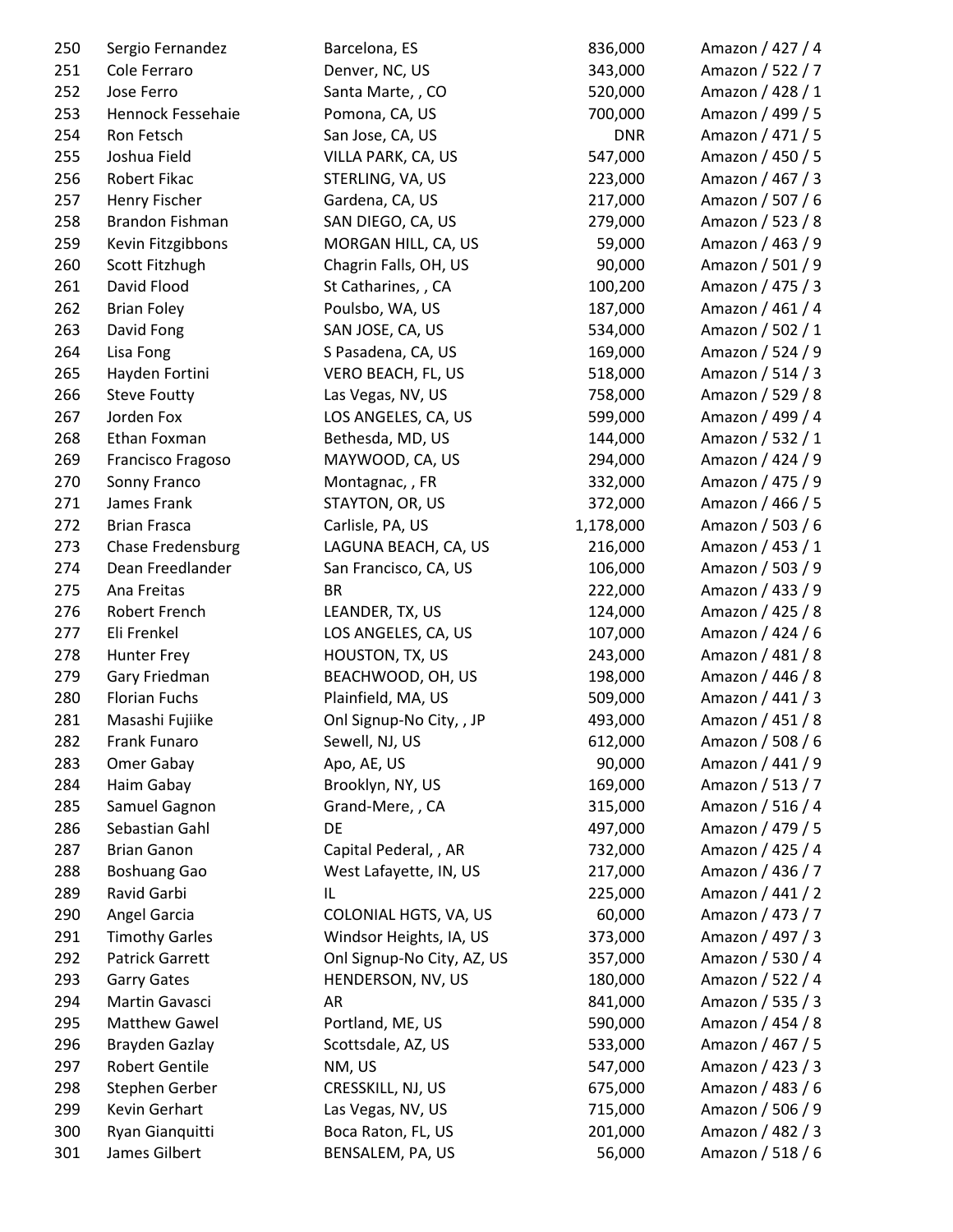| 302        | Shawn Gill                               | Diamond Bar, CA, US                   | 292,000           | Amazon / 530 / 3                     |
|------------|------------------------------------------|---------------------------------------|-------------------|--------------------------------------|
| 303        | Harrison Gimbel                          | Jupiter, FL, US                       | 344,000           | Amazon / 511 / 9                     |
| 304        | Dominick Giovanniello                    | Howard Beach, NY, US                  | 121,000           | Amazon / 535 / 9                     |
| 305        | Ryan Gittleson                           | Brooklyn, NY, US                      | 836,000           | Amazon / 530 / 9                     |
| 306        | <b>Will Givens</b>                       | CENTENNIAL, CO, US                    | 160,000           | Amazon / 486 / 7                     |
| 307        | Casey Glick                              | Ashland, OH, US                       | 59,000            | Amazon / 461 / 5                     |
| 308        | Srinivasa Godavarthy                     | Dublin, CA, US                        | 555,000           | Amazon / 492 / 9                     |
| 309        | Ion Godoroja                             | Brooklyn, NY, US                      | 548,000           | Amazon / 512 / 4                     |
| 310        | Andrew Gonder                            | San Diego, CA, US                     | 169,000           | Amazon / 431 / 6                     |
| 311        | <b>Breixo Gonzalez</b>                   | ES                                    | 398,000           | Amazon / 462 / 1                     |
| 312        | <b>Ted Gonzalez</b>                      | East Stroudsburg, PA, US              | 85,000            | Amazon / 425 / 7                     |
| 313        | John Gonzalez                            | HARRISBURG, PA, US                    | 227,000           | Amazon / 510 / 7                     |
| 314        | Erik Gorman                              | MATTHEWS, NC, US                      | 506,000           | Amazon / 481 / 6                     |
| 315        | Alex Goulder                             | Nottingham, GB                        | 826,000           | Amazon / 532 / 9                     |
| 316        | Jeanphilippe Goulet-Ratelle              | St-Jerome, QC, CA                     | 404,000           | Amazon / 529 / 3                     |
| 317        | <b>Elilton Gouveia</b>                   | Acworth, GA, US                       | 708,000           | Amazon / 511 / 7                     |
| 318        | Dante Goya Fenandes                      | <b>BR</b>                             | 757,000           | Amazon / 437 / 8                     |
| 319        | Michael Graffeo                          | FORT MILL, SC, US                     | 413,000           | Amazon / 432 / 3                     |
| 320        | John Gravagna                            | Columbia, MO, US                      | 454,000           | Amazon / 463 / 6                     |
| 321        | Zachary Grech                            | Belmont, CA, US                       | 1,065,000         | Amazon / 517 / 2                     |
| 322        | Yale Greenfield                          | Chicago, IL, US                       | 248,000           | Amazon / 451 / 2                     |
| 323        | <b>Barry Greenstein</b>                  | RANCHO PALOS VERDES, CA, US           | 317,000           | Amazon / 435 / 5                     |
| 324        | <b>Garrett Greer</b>                     | New Port Beach, CA, US                | 119,000           | Amazon / 475 / 7                     |
| 325        | James Gregg                              | NEW BERLIN, WI, US                    | 276,000           | Amazon / 452 / 2                     |
| 326        | Roongsak Griffeth                        | COLUMBUS, GA, US                      | 319,000           | Amazon / 517 / 4                     |
| 327        | Michail Grigorev                         | Los Angeles, CA, US                   | 59,000            | Amazon / 483 / 9                     |
| 328        | Hrayr Grigoryan                          | Yerevan, AM                           | 328,000           | Amazon / 427 / 6                     |
| 329        | Anton Grinkevich                         | Coconut Creek, FL, US                 | 231,000           | Amazon / 519 / 7                     |
| 330        | <b>Bertrand Grospellier</b>              | Melun,, FR                            | 485,000           | Amazon / 456 / 8                     |
| 331        | Joel Grunberger                          | <b>GRAND PRAIRIE, TX, US</b>          | 183,000           | Amazon / 487 / 5                     |
| 332        | Lautaro Guerra                           | Littleport, GB                        | 440,000           | Amazon / 460 / 3                     |
| 333        | Marco Guibert                            | Buenos Aires,, AR                     | 400,000           | Amazon / 496 / 8                     |
| 334        | Robin Guillaumot                         | Avignon, FR                           | 435,000           | Amazon / 476 / 4                     |
| 335        | Jean Guillette                           | Rock Creek, , CA                      | 224,000           | Amazon / 512 / 1                     |
| 336        | Fabian Gumz                              | DE                                    | 130,000           | Amazon / 499 / 1                     |
| 337        | Aaron Gunn                               | Charlotte, NC, US                     | 644,000           | Amazon / 503 / 4                     |
| 338        | Mark Gunterman                           | Las Vegas, NV, US                     | 337,000           | Amazon / 533 / 2                     |
| 339        | Ziao Guo                                 | Los Angeles, CA, US                   | 154,000           | Amazon / 471 / 2                     |
| 340        | David Gutfreund                          | CHICAGO, IL, US                       | 248,000           | Amazon / 434 / 1                     |
| 341        | Samuel Haber                             | Woodmere, NY, US                      | 246,000           | Amazon / 478 / 1                     |
| 342        | <b>Ubaid Habib</b>                       | TRACY, CA, US                         | 332,000           | Amazon / 430 / 9                     |
| 343        | Jonas Hagstrom                           | ESKILSTUNA, , SE                      | 1,003,200         | Amazon / 439 / 2                     |
| 344        | <b>Florin Haiduc</b>                     | SATRE MARE, , MH                      | 411,000           | Amazon / 474 / 6                     |
| 345        | <b>Brett Halan</b>                       | Bartlett, IL, US                      | 212,000           | Amazon / 508 / 5                     |
| 346        | Shalev Halfa                             | IL                                    | 147,000           | Amazon / 474 / 3                     |
| 347        | <b>Brandon Hall</b>                      |                                       |                   | Amazon / 469 / 9                     |
|            |                                          | LITTLESTOWN, PA, US                   | 323,000           |                                      |
| 348        | Mitchell Halverson<br><b>Ben Hamnett</b> | West Linn, OR, US<br>HOLBROOK, PA, US | 927,000<br>36,000 | Amazon / 482 / 1                     |
| 349        |                                          |                                       |                   | Amazon / 534 / 7                     |
| 350        | Jameel Harris                            | N HOLLYWOOD, CA, US                   | 573,000           | Amazon / 476 / 5                     |
| 351<br>352 | Joshua Harrison<br>James Harrison        | Tampa, FL, US                         | 87,000<br>141,000 | Amazon / 488 / 8<br>Amazon / 491 / 3 |
|            |                                          | Aurora, ON, CA                        |                   |                                      |
| 353        | <b>Ulysse Harry</b>                      | London, GB                            | 54,000            | Amazon / 443 / 9                     |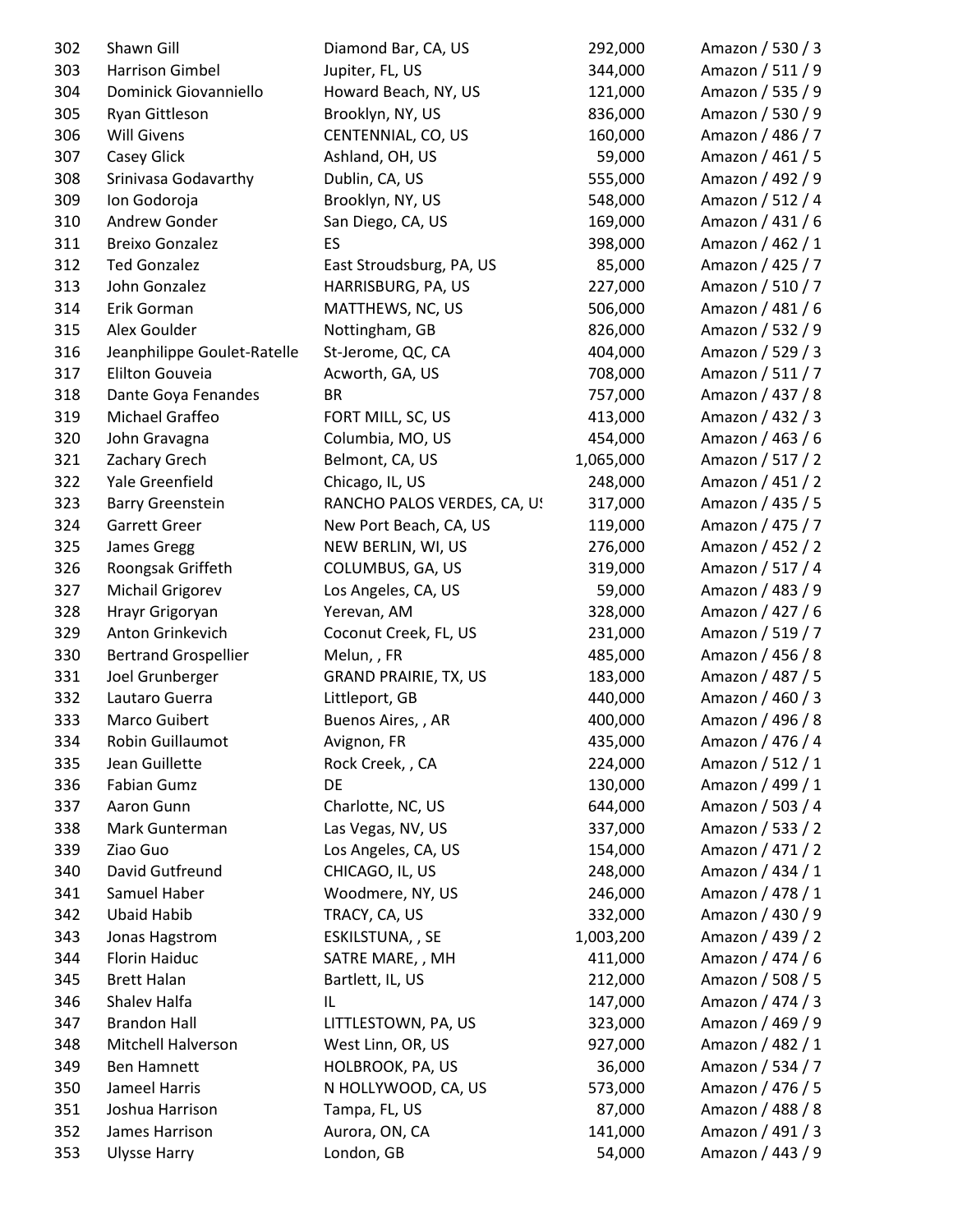| 354 | Thomas Harvey             | Manchester, NH, US           | 229,000   | Amazon / 501 / 8 |
|-----|---------------------------|------------------------------|-----------|------------------|
| 355 | Gary Hasson               | BRUSSELS, , BE               | 402,000   | Amazon / 464 / 5 |
| 356 | <b>Brian Haveson</b>      | GARNET VALLEY, PA, US        | 316,000   | Amazon / 473 / 5 |
| 357 | Ryan Hazzard              | Henderson, NV, US            | 95,000    | Amazon / 469 / 7 |
| 358 | Dan Heimiller             | LAS VEGAS, NV, US            | 539,000   | Amazon / 524 / 8 |
| 359 | Jeremy Heiskanen          | Hopatcong, NJ, US            | 385,000   | Amazon / 423 / 4 |
| 360 | <b>Trace Henderson</b>    | Gulfport, MS, US             | 907,000   | Amazon / 456 / 5 |
| 361 | Benjamin Herman           | LAS VEGAS, NV, US            | 891,000   | Amazon / 533 / 6 |
| 362 | Aaron Hernandez           | Newnan, GA, US               | 336,000   | Amazon / 504 / 2 |
| 363 | <b>Michael Hew</b>        | Lantana, TX, US              | 67,000    | Amazon / 423 / 5 |
| 364 | Jason Hickey              | Marina Del Rey, CA, US       | 165,000   | Amazon / 490 / 8 |
| 365 | <b>Matthew Higgins</b>    | Rossville, GA, US            | 181,000   | Amazon / 527 / 5 |
| 366 | Jarrett Hlavaty           | Martinez, GA, US             | 189,000   | Amazon / 488 / 5 |
| 367 | Kevin Ho                  | GAINESVILLE, FL, US          | 285,000   | Amazon / 489 / 5 |
| 368 | Ryan Hohner               | South Plainfield, NJ, US     | 255,000   | Amazon / 434 / 5 |
| 369 | Maxx Holland              | Clifton, CO, US              | 962,000   | Amazon / 515 / 2 |
| 370 | George Holmes             | Atlanta, GA, US              | 803,000   | Amazon / 423 / 8 |
| 371 | <b>Matthew Hopkins</b>    | San Diego, CA, US            | 496,000   | Amazon / 489 / 3 |
| 372 | Yehoram Houri             | Paris, FR                    | 430,000   | Amazon / 513 / 3 |
| 373 | Robert Hover              | WHITMAN, MA, US              | 475,000   | Amazon / 443 / 3 |
| 374 | Alan Howard               | OWENSBORO, KY, US            | 95,000    | Amazon / 483 / 3 |
| 375 | Roman Hrabec              | MX                           | 941,000   | Amazon / 511 / 2 |
| 376 | Robert Hsu                | Plano, TX, US                | 149,000   | Amazon / 430 / 4 |
| 377 | <b>Brian Hu</b>           | Chicago, IL, US              | 917,000   | Amazon / 497 / 7 |
| 378 | He Huang                  | CHICAGO, IL, US              | 397,000   | Amazon / 489 / 7 |
| 379 | Lu Huang                  | San Francisco, CA, US        | 99,000    | Amazon / 431 / 5 |
| 380 | Stefan Huber              | SCHLIEREN, , CH              | 257,000   | Amazon / 517 / 1 |
| 381 | Eliot Hudon               | Montreal, QC, CA             | 695,000   | Amazon / 514 / 2 |
| 382 | Anthony Hugenberg         | Folsom, CA, US               | 283,000   | Amazon / 526 / 5 |
| 383 | Matthew Hunt              | Salisbury, GB                | 198,000   | Amazon / 454 / 5 |
| 384 | Tuan Huynh                | Boise, ID, US                | 399,000   | Amazon / 523 / 4 |
| 385 | James Ickes               | SCHELLSBURG, PA, US          | 115,000   | Amazon / 428 / 3 |
| 386 | Ran Ilani                 | Herzliya, , IL               | 631,000   | Amazon / 532 / 7 |
| 387 | Salko Imsirovic           | Las Vegas, NV, US            | 78,000    | Amazon / 477 / 6 |
| 388 | Eric Inderrieden          | Troy, OH, US                 | 146,000   | Amazon / 444 / 4 |
| 389 | Roland Israelashvili      | Forest Hills, NY, US         | 107,000   | Amazon / 493 / 5 |
| 390 | <b>Todd Ivens</b>         | Chicago, IL, US              | 670,000   | Amazon / 492 / 6 |
| 391 | Abhinav Iyer              | Chennai, , IN                | 717,000   | Amazon / 452 / 9 |
| 392 | Joshua Jackson            | Torrance, CA, US             | 204,000   | Amazon / 471 / 4 |
| 393 | Janelle Jacobson          | Henderson, NV, US            | 237,000   | Amazon / 481 / 3 |
| 394 | Clifford Jacobson         | Henderson, NV, US            | 79,000    | Amazon / 530 / 1 |
| 395 | Martin Jacobson           | STOCKHOLM, , SE              | 142,000   | Amazon / 519 / 1 |
| 396 | Masoud Jafari             | Glassboro, NJ, US            | 178,000   | Amazon / 518 / 8 |
| 397 | Shashank Jain             | New Delhi, , IN              | 95,000    | Amazon / 458 / 9 |
| 398 | Farhad Jamasi             | Ocoee, FL, US                | 708,000   | Amazon / 487 / 3 |
| 399 | Behrooz Jamshidi          | ELLICOTT CITY, MD, US        | 122,000   | Amazon / 486 / 6 |
| 400 | Yudhishter Jaswal         | LONDON, GB                   | 132,000   | Amazon / 476 / 6 |
| 401 | Alejandro Jaureguireynoso | Salinas, CA, US              | 141,000   | Amazon / 531 / 5 |
| 402 | Jordan Jayne              | LISLE, IL, US                | 1,525,000 | Amazon / 436 / 3 |
| 403 | Ronald Jensen             | Euless, TX, US               | 715,000   | Amazon / 470 / 5 |
| 404 | Michael Jensen            | <b>OVERLAND PARK, KS, US</b> | 470,000   | Amazon / 499 / 8 |
| 405 | Peter Jetten              | TORONTO, ON, CA              | 748,000   | Amazon / 528 / 6 |
|     |                           |                              |           |                  |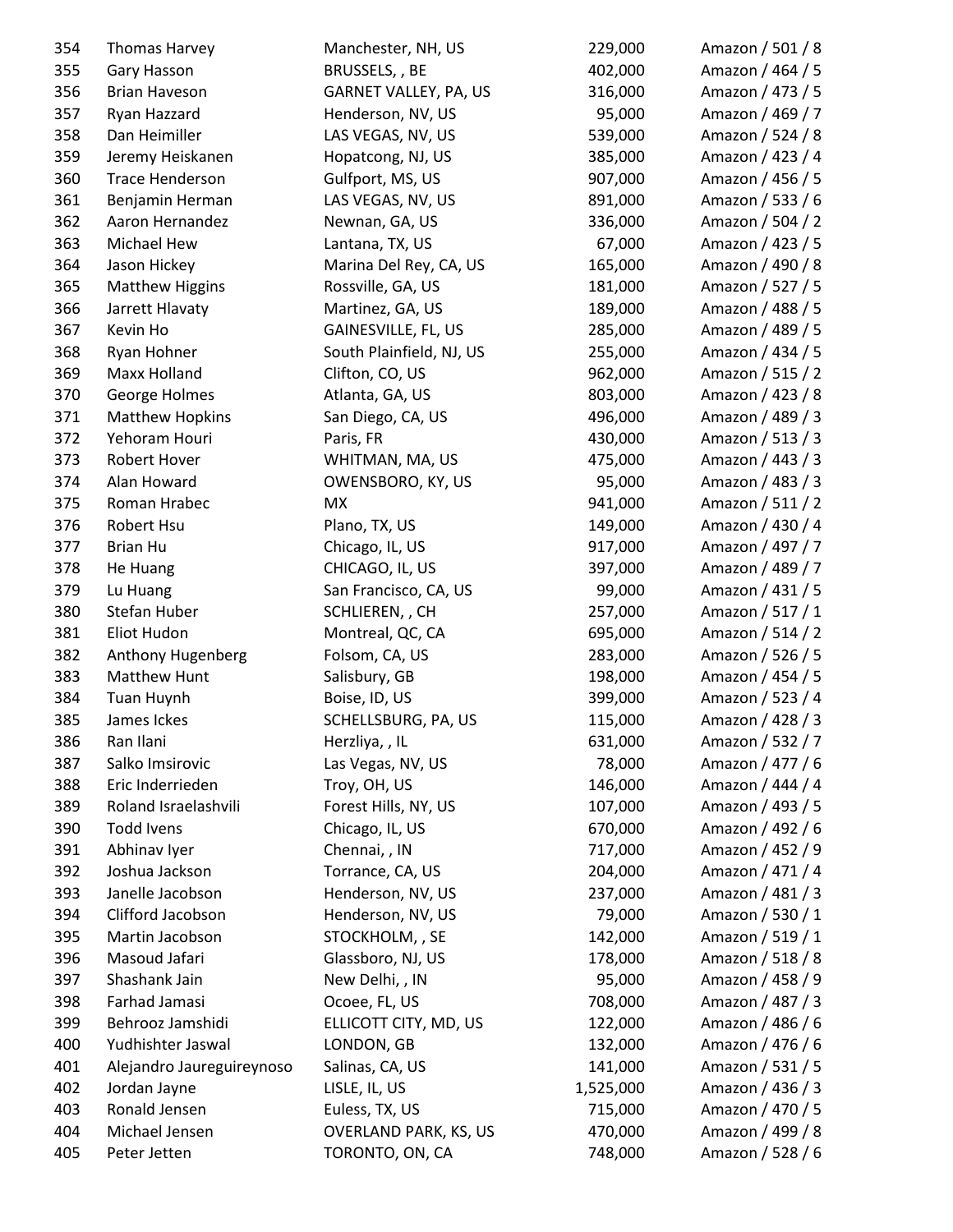| 406 | Matthew Jewett          | Seattle, WA, US             | 1,286,000 | Amazon / 457 / 3 |
|-----|-------------------------|-----------------------------|-----------|------------------|
| 407 | Alex Jim                | Brooklyn, NY, US            | 169,000   | Amazon / 512 / 3 |
| 408 | Kenneth Johnson         | Lakeville, MN, US           | 641,000   | Amazon / 482 / 5 |
| 409 | Cosmin Joldis           | Floresti, RO                | 173,000   | Amazon / 469 / 8 |
| 410 | Daniel Jones            | Las Vegas, NV, US           | 273,000   | Amazon / 499 / 2 |
| 411 | Dale Jones              | Huntsville, AL, US          | 631,000   | Amazon / 480 / 8 |
| 412 | Daniel Jordan           | Albany, NY, US              | 307,000   | Amazon / 489 / 6 |
| 413 | Jeremy Joseph           | Winter Garden, FL, US       | 1,317,000 | Amazon / 437 / 6 |
| 414 | Steven Josephsen        | BOTHELL, WA, US             | 111,000   | Amazon / 463 / 7 |
| 415 | Hyung Sun Jung          | <b>KR</b>                   | 327,000   | Amazon / 493 / 9 |
| 416 | Lars Jurgens            | DE                          | 80,000    | Amazon / 447 / 9 |
| 417 | Mike Kachan             | EDINA, MN, US               | 105,000   | Amazon / 528 / 9 |
| 418 | Vangelis Kaimakamis     | GR                          | 1,230,000 | Amazon / 477 / 4 |
| 419 | Anthony Kalanj          | Port Coquitlam, BC, CA      | 554,000   | Amazon / 516 / 8 |
| 420 | <b>Franck Kalfon</b>    | ST BRICE SOUS BOIS, , FR    | 335,000   | Amazon / 472 / 9 |
| 421 | Dmitrii Kamalov         | Menlo Park, CA, US          | 177,000   | Amazon / 444 / 6 |
| 422 | Ranganath Kanchi        | Carrollton, TX, US          | 604,000   | Amazon / 520 / 7 |
| 423 | Hogyun Kang             | KR                          | 276,000   | Amazon / 478 / 9 |
| 424 | Mustapha Kanit          | Alessandria, , IT           | 94,000    | Amazon / 507 / 7 |
| 425 | Charbel Kanterjian      | Lasalle, ON, CA             | 1,341,000 | Amazon / 445 / 5 |
| 426 | Matthew Kaplan          | Onl Signup-No City, FL, US  | 62,000    | Amazon / 487 / 9 |
| 427 | Andrew Kaplan           | CRANSTON, RI, US            | 115,000   | Amazon / 458 / 1 |
| 428 | Simas Karaliunas        | Panevezys,, LT              | 180,000   | Amazon / 427 / 8 |
| 429 | Dominykas Karmazinas    | VILNUIS,, LT                | 206,000   | Amazon / 501 / 7 |
| 430 | <b>Steve Karp</b>       | North Miami Beach, , US     | 84,000    | Amazon / 527 / 9 |
| 431 | Artashes Kartalyan      | PASADENA, CA, US            | 605,000   | Amazon / 514 / 7 |
| 432 | Boris Kasabov           | Houston, TX, US             | 265,000   | Amazon / 513 / 5 |
| 433 | James Kasputis Jr.      | Rockford, IL, US            | 187,000   | Amazon / 533 / 8 |
| 434 | Michael Katz            | EAST BRUNSWICK, NJ, US      | 117,000   | Amazon / 468 / 7 |
| 435 | Josh Kay                | WEST BLOOMFIELD, MI, US     | 532,000   | Amazon / 474 / 1 |
| 436 | Ben Keeline             | OSWEGO, IL, US              | 401,000   | Amazon / 483 / 5 |
| 437 | <b>Trevor Keller</b>    | Souderton, PA, US           | 169,000   | Amazon / 526 / 1 |
| 438 | Isaac Kempton           | Newark, DE, US              | 795,000   | Amazon / 529 / 6 |
| 439 | Michael Kenny           | Stoneham, MA, US            | 69,000    | Amazon / 518 / 7 |
| 440 | Glen Keogh              | Dublin, , IR                | 770,000   | Amazon / 432 / 9 |
| 441 | Eliott Kessas           | Onl Signup-No City, CA, US  | 32,000    | Amazon / 431 / 3 |
| 442 | Levon Khachatryan       | Glendale, CA, US            | 897,000   | Amazon / 516 / 3 |
| 443 | Anar Khalilov           | Houston, TX, US             | 151,000   | Amazon / 501 / 4 |
| 444 | Mohammad Khan           | <b>BOSSIER CITY, LA, US</b> | 125,000   | Amazon / 443 / 6 |
| 445 | David Kilmartin Lappin  | Dublin, IE                  | 123,000   | Amazon / 514 / 1 |
| 446 | <b>Brian Kim</b>        | WALNUT, CA, US              | 224,000   | Amazon / 461 / 2 |
| 447 | Dong Kim                | LAS VEGAS, NV, US           | 25,000    | Amazon / 433 / 3 |
| 448 | Colby Kinder            | Waco, TX, US                | 894,000   | Amazon / 464 / 1 |
| 449 | Mike Kinney             | SANDPOINT, ID, US           | 101,000   | Amazon / 510 / 6 |
| 450 | Demosthenes Kiriopoulos | TORONTO, , CA               | 749,000   | Amazon / 466 / 1 |
| 451 | Steven Kirton           | Midlothian, VA, US          | 333,000   | Amazon / 526 / 2 |
| 452 | Yi Klassen              | Eden Prairie, MN, US        | 160,000   | Amazon / 495 / 3 |
| 453 | Andreas Kniep           | DE                          | 1,509,000 | Amazon / 432 / 5 |
| 454 | Erik Koch               | Livonia, MI, US             | 409,000   | Amazon / 491 / 6 |
| 455 | Atanas Kodinov          | Bailey Island, ME, US       | 345,000   | Amazon / 496 / 3 |
| 456 | Cary Koedyker           | Onl Signup-No City, CA, US  | 72,000    | Amazon / 465 / 4 |
| 457 | William Koenig          | Madison, WI, US             | 217,000   | Amazon / 511 / 4 |
|     |                         |                             |           |                  |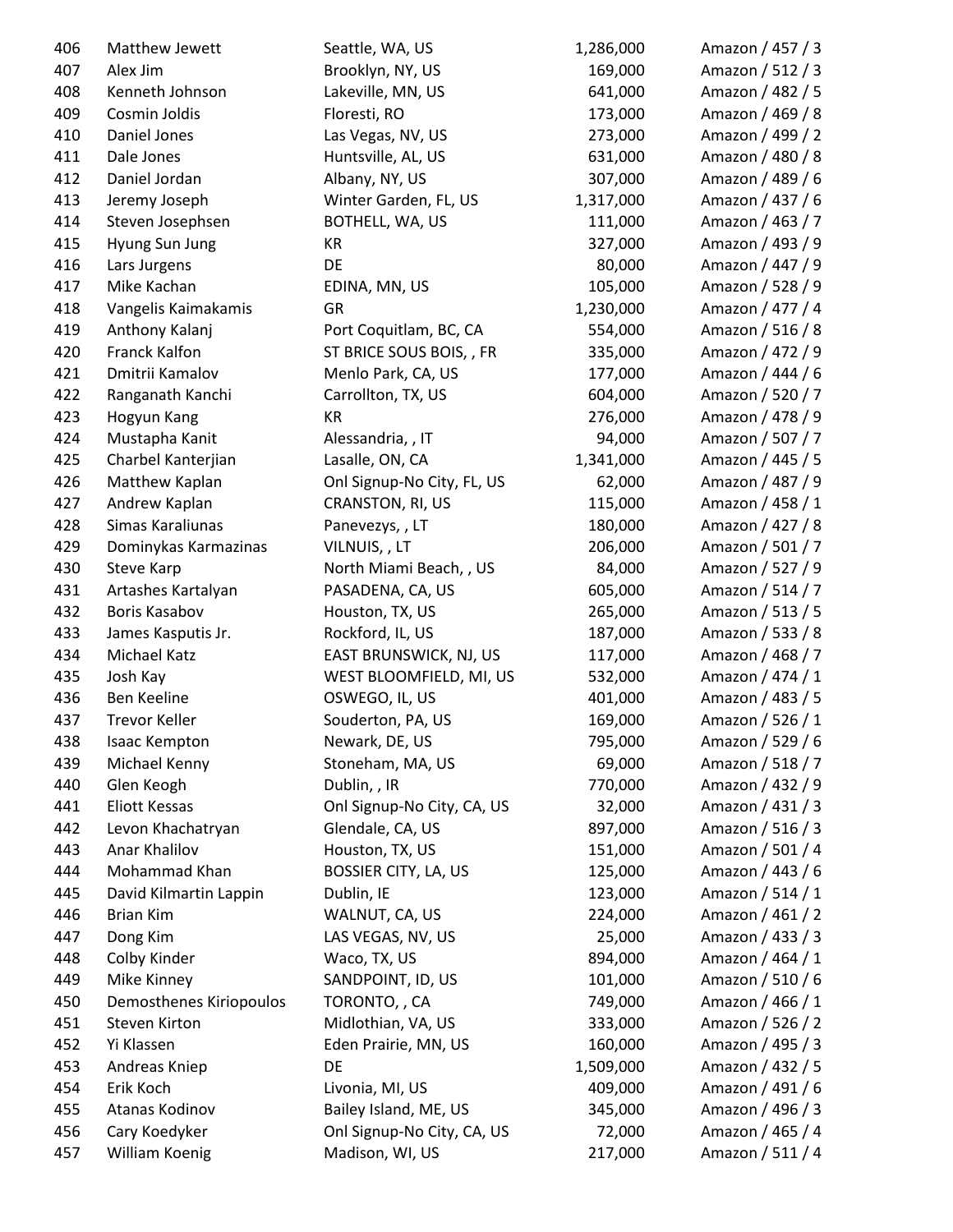| 458 | Suk-Kyu Koh                            | MI, US                      | 228,000   | Amazon / 516 / 1 |
|-----|----------------------------------------|-----------------------------|-----------|------------------|
| 459 | Roussos Koliakoudakis                  | Athens, , GR                | 558,000   | Amazon / 486 / 1 |
| 460 | Jason Koon                             | <b>US</b>                   | 1,049,000 | Amazon / 429 / 2 |
| 461 | Niko Koop                              | Trier, , DE                 | 940,000   | Amazon / 456 / 6 |
| 462 | Yanki Koppel                           | SUNNYVALE, CA, US           | 134,000   | Amazon / 478 / 7 |
| 463 | Keith Kordowski                        | Lebanon, OH, US             | 793,000   | Amazon / 483 / 4 |
| 464 | Danila Kornilov                        | Las Vegas, NV, US           | 313,000   | Amazon / 485 / 8 |
| 465 | Chance Kornuth                         | LAS VEGAS, NV, US           | 787,000   | Amazon / 492 / 5 |
| 466 | Jamey Kramer                           | South Lyon, MI, US          | 85,000    | Amazon / 495 / 4 |
| 467 | Michael Krasienko                      | Pittsburgh, PA, US          | 58,000    | Amazon / 498 / 4 |
| 468 | Alan Krassowski                        | Rosendale, NY, US           | 351,000   | Amazon / 428 / 7 |
| 469 | Oleksii Kravchuk                       | Kiev,, GB                   | 224,000   | Amazon / 515 / 3 |
| 470 | Jonas Kronwitter                       | MUNICH, , DE                | 600,000   | Amazon / 426 / 1 |
| 471 | Adam Krosser                           | MANHASSET, NY, US           | 66,000    | Amazon / 517 / 7 |
| 472 | Mikiya Kudo                            | <b>JP</b>                   | 486,000   | Amazon / 424 / 3 |
| 473 | Kitty Kuo                              | TAIPEI,, TW                 | 528,000   | Amazon / 430 / 7 |
| 474 | Eben Kurtzman                          | Sunnyvale, CA, US           | 233,000   | Amazon / 516 / 5 |
| 475 | Anuj Kwatra                            | Girard, OH, US              | 79,000    | Amazon / 476 / 8 |
| 476 | Antoine Labat                          | VINCENNA, , FR              | 260,000   | Amazon / 441 / 8 |
| 477 | Mickael Lacaze                         | <b>FR</b>                   | 211,000   | Amazon / 427 / 7 |
| 478 | Sammy Lafleur                          | Shawinigan, QB, CA          | 515,000   | Amazon / 458 / 3 |
| 479 | Thanh Lam                              | HOUSTON, TX, US             | 222,000   | Amazon / 525 / 8 |
| 480 | Jevon Lam                              | ROSEMEAD, CA, US            | 593,000   | Amazon / 512 / 8 |
| 481 | Gilles Lamy                            | <b>FR</b>                   | 94,000    | Amazon / 453 / 6 |
| 482 | Ben Landowski                          | HARTLAND, WI, US            | 474,000   | Amazon / 423 / 7 |
| 483 | Christopher Lastiwka                   | Edmonton, AB, CA            | 39,000    | Amazon / 434 / 2 |
| 484 | Michael Lavin                          | BEVERLY, NJ, US             | 1,249,000 | Amazon / 474 / 8 |
| 485 | Allan Le                               | HUNTINGTON BEACH, CA, US    | 600,000   | Amazon / 469 / 6 |
| 486 | Nghia Le                               | SHAKOPEE, MN, US            | 334,000   | Amazon / 495 / 2 |
| 487 | Dustin Leary                           | SEATTLE, WA, US             | 449,000   | Amazon / 468 / 4 |
| 488 | Michael Lech                           | Alma, AR, US                | 40,000    | Amazon / 432 / 1 |
| 489 | Hwany Lee                              | Seoul, , KR                 | 288,000   | Amazon / 474 / 5 |
| 490 | Robert Lee                             | NORTH LAS VEGAS, NV, US     | 471,000   | Amazon / 457 / 2 |
| 491 | Lion Lee                               | Los Angeles, CA, US         | 224,000   | Amazon / 484 / 3 |
| 492 | Jae Lee                                | Irvine, CA, US              | 222,000   | Amazon / 443 / 2 |
| 493 | <b>Richard Lee</b>                     | Las Vegas, NV, US           | 757,000   | Amazon / 532 / 8 |
| 494 | <b>Tanner Lefferts</b>                 | Phoenix, AZ, US             | 206,000   | Amazon / 503 / 3 |
| 495 | Max Lehmanski                          | ROSENHEIM, DE               | 44,000    | Amazon / 521 / 4 |
| 496 | Karim Lehoussine                       | <b>FR</b>                   | 100,000   | Amazon / 460 / 9 |
| 497 | Keith Lehr                             | <b>BOSSIER CITY, LA, US</b> | 1,379,000 | Amazon / 512 / 7 |
| 498 | Ryan Lenaghan                          | MOBILE, AL, US              | 90,000    | Amazon / 441 / 5 |
| 499 | Tamas Lendvai                          | FOT,, HU                    | 49,000    | Amazon / 465 / 3 |
| 500 | Robert Lenhart                         | Denver, CO, US              | 18,200    | Amazon / 429 / 4 |
| 501 | Jeff Lennon                            | FRESNO, CA, US              | 326,000   | Amazon / 503 / 1 |
| 502 |                                        | Wade, NC, US                | 52,000    | Amazon / 465 / 9 |
| 503 | <b>Bobby Letbetter</b><br>Jeremy Levin | Studio City, CA, US         | 253,000   | Amazon / 521 / 1 |
|     |                                        |                             |           |                  |
| 504 | David Levy                             | Denver, CO, IL              | 871,000   | Amazon / 428 / 2 |
| 505 | Tzur Levy                              | Play Del Carmenity, , MX    | 48,000    | Amazon / 489 / 8 |
| 506 | <b>Austin Lewis</b>                    | WACO, TX, US                | 473,000   | Amazon / 460 / 1 |
| 507 | <b>Toby Lewis</b>                      | SOUTHAMPTON, , GB           | 1,010,000 | Amazon / 525 / 9 |
| 508 | Romain Lewis                           | LATRESNE,, FR               | 57,000    | Amazon / 428 / 8 |
| 509 | Andy Li                                | Hilliard, OH, US            | 346,000   | Amazon / 456 / 7 |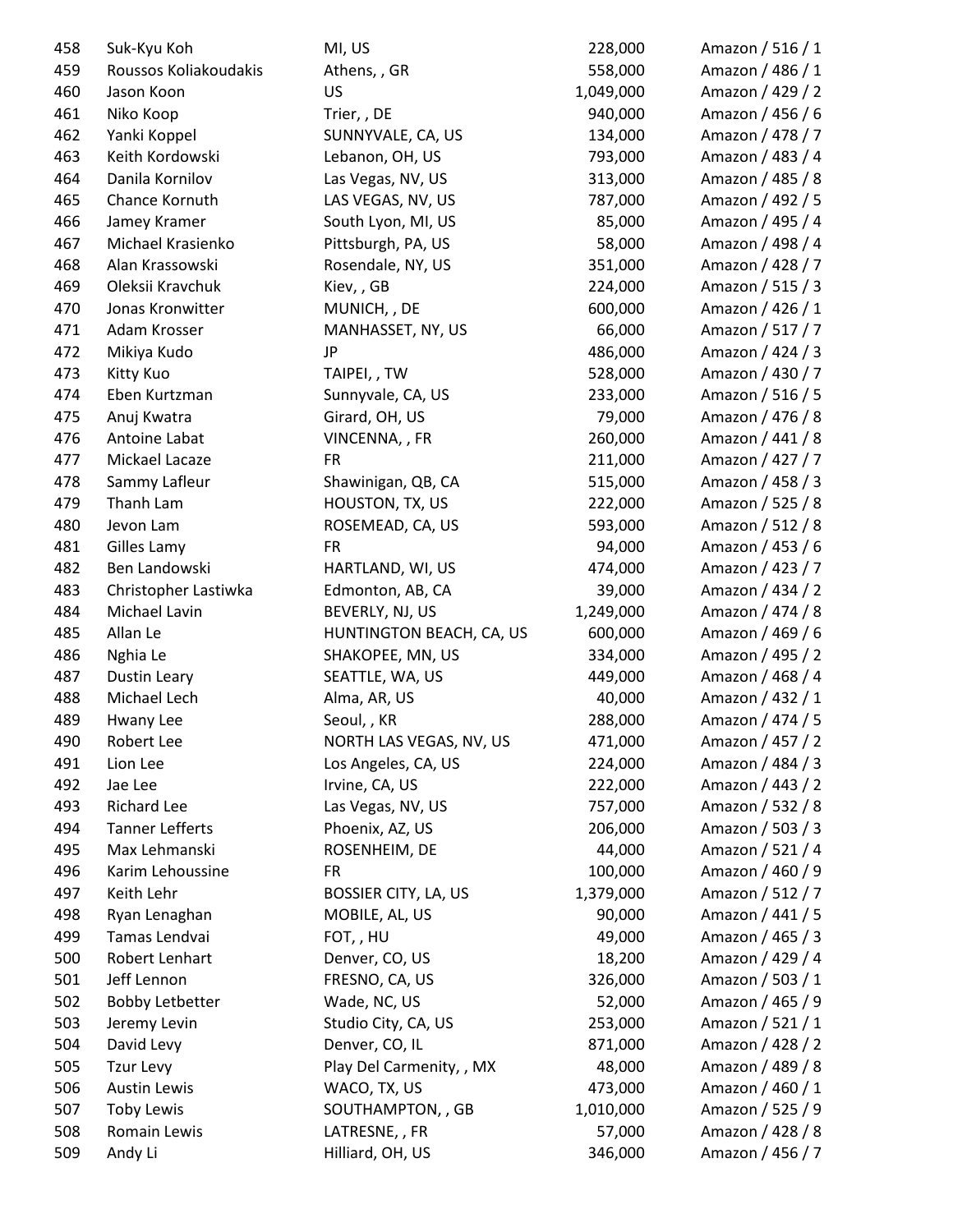| 510 | Giuseppe Liantonio    | Marietta, GA, US             | 100,000    | Amazon / 481 / 9 |
|-----|-----------------------|------------------------------|------------|------------------|
| 511 | Justin Liberto        | Fallston, MD, US             | 323,000    | Amazon / 507 / 2 |
| 512 | Kathy Liebert         | LAS VEGAS, NV, US            | 85,000     | Amazon / 457 / 4 |
| 513 | Corey Lieblein        | PORT WASHINGTON, NY, US      | 323,000    | Amazon / 461 / 3 |
| 514 | Mark Liedtke          | Manassas, VA, US             | 506,000    | Amazon / 428 / 9 |
| 515 | Dragana Lim           | Henderson, NV, US            | 1,539,000  | Amazon / 502 / 2 |
| 516 | Hong Lin              | Jacksonville, FL, US         | 150,000    | Amazon / 519 / 8 |
| 517 | Thomas Lipka          | Canfield, OH, US             | 363,000    | Amazon / 469 / 3 |
| 518 | Robert Lipkin         | <b>BUFFALO GROVE, IL, US</b> | 880,000    | Amazon / 526 / 7 |
| 519 | Yulia Lisichkina      | Las Vegas, NV, US            | 432,000    | Amazon / 438 / 8 |
| 520 | James Little          | San Francisco, CA, US        | 106,000    | Amazon / 498 / 6 |
| 521 | JJ Liu                | Las Vegas, NV, US            | 765,000    | Amazon / 501 / 2 |
| 522 | Alex Livingston       | Halifax, NS, CA              | 758,000    | Amazon / 522 / 8 |
| 523 | Dhimitri Lleshi       | Clawson, MI, US              | 262,000    | Amazon / 426 / 9 |
| 524 | Alejandro Lococo      | AR                           | 188,000    | Amazon / 455 / 1 |
| 525 | Jesse Lonis           | Medford, OR, US              | 320,000    | Amazon / 436 / 6 |
| 526 | <b>Bruno Lopes</b>    | COURBEVOIE,, FR              | 211,000    | Amazon / 488 / 3 |
| 527 | Nicholas Lore         | El Paso, TX, US              | 115,000    | Amazon / 448 / 1 |
| 528 | Steven Loube          | Norcross, GA, US             | 544,000    | Amazon / 425 / 3 |
| 529 | Daniel Lowery         | PETER PENDER, AR, US         | 1,415,000  | Amazon / 495 / 8 |
| 530 | Raul Lozano           | DALLAS, TX, US               | 201,000    | Amazon / 423 / 1 |
| 531 | David Lu              | New York, NY, US             | 243,000    | Amazon / 500 / 5 |
| 532 | Raymond Lui           | HARBOR CITY, CA, US          | 180,000    | Amazon / 462 / 3 |
| 533 | David Lung            | Las Vegas, NV, US            | 132,000    | Amazon / 448 / 3 |
| 534 | Chang Luo             | Guangzhou, CN                | 498,000    | Amazon / 485 / 2 |
| 535 | Mimi Luu              | SAN JOSE, CA, US             | 682,000    | Amazon / 473 / 8 |
| 536 | <b>Bart Lybaert</b>   | Mechelen, BE                 | 555,000    | Amazon / 515 / 7 |
| 537 | Morgan Machina        | Madison, WI, US              | 462,000    | Amazon / 439 / 5 |
| 538 | Jonas Mackoff         | VANCOUVER, BC, CA            | 115,000    | Amazon / 501 / 5 |
| 539 | Pedro Madeira         | Belo Horizonte, , BR         | 496,000    | Amazon / 479 / 7 |
| 540 | Ayaz Mahmood          | SUGARLAND, TX, US            | 178,000    | Amazon / 517 / 3 |
| 541 | Jay Majmudar          | Murrieta, CA, US             | 47,000     | Amazon / 503 / 7 |
| 542 | Nang Mak              | Bakersfield, CA, US          | 239,000    | Amazon / 481 / 5 |
| 543 | Christopher Makiri    | Gilbert, AZ, US              | 528,000    | Amazon / 528 / 7 |
| 544 | Rishi Makkar          | Etobicoke, ON, CA            | 65,000     | Amazon / 433 / 2 |
| 545 | <b>Kevin Malis</b>    | Buffalo Grove, IL, US        | 252,000    | Amazon / 507 / 1 |
| 546 | Slimane Mameche       | DUINGT,, FR                  | 209,000    | Amazon / 457 / 1 |
| 547 | <b>Brian Mancilla</b> | Las Vegas, NV, US            | 785,000    | Amazon / 508 / 4 |
| 548 | Nicholas Manganaro    | OMAHA, NE, US                | 301,000    | Amazon / 472 / 3 |
| 549 | David Manikos         | North Bergen, NJ, US         | <b>DNR</b> | Amazon / 529 / 2 |
| 550 | Taras Manko           | Ternopil, , GB               | 393,000    | Amazon / 535 / 6 |
| 551 | Jason Mann            | BURNABY, BC, CA              | 611,000    | Amazon / 513 / 6 |
| 552 | Raul Manzanares       | Manchester, , GB             | 385,000    | Amazon / 486 / 8 |
| 553 | David Marcoullier     | Cumming, GA, US              | 73,000     | Amazon / 489 / 4 |
| 554 | Leo Margets           | Barcelona, , ES              | 289,000    | Amazon / 520 / 1 |
| 555 | <b>Gary Margolis</b>  | SUNLAND, CA, US              | 138,000    | Amazon / 532 / 5 |
| 556 | Joseph Marincola      | Philadelphia, PA, US         | 94,000     | Amazon / 425 / 6 |
| 557 | Dario Marinelli       | Las Vegas, NV, US            | 62,000     | Amazon / 451 / 4 |
| 558 | <b>Gary Marinez</b>   | Marysville, MI, US           | 107,000    | Amazon / 459 / 3 |
| 559 | Jacob Marples         | Farmington Hills, MI, US     | 317,000    | Amazon / 480 / 2 |
| 560 | Jason Marshman        | Tamarac, FL, US              | 287,000    | Amazon / 425 / 5 |
| 561 | Johan Martinet        | Playa Carmen, , MX           | 1,365,000  | Amazon / 497 / 8 |
|     |                       |                              |            |                  |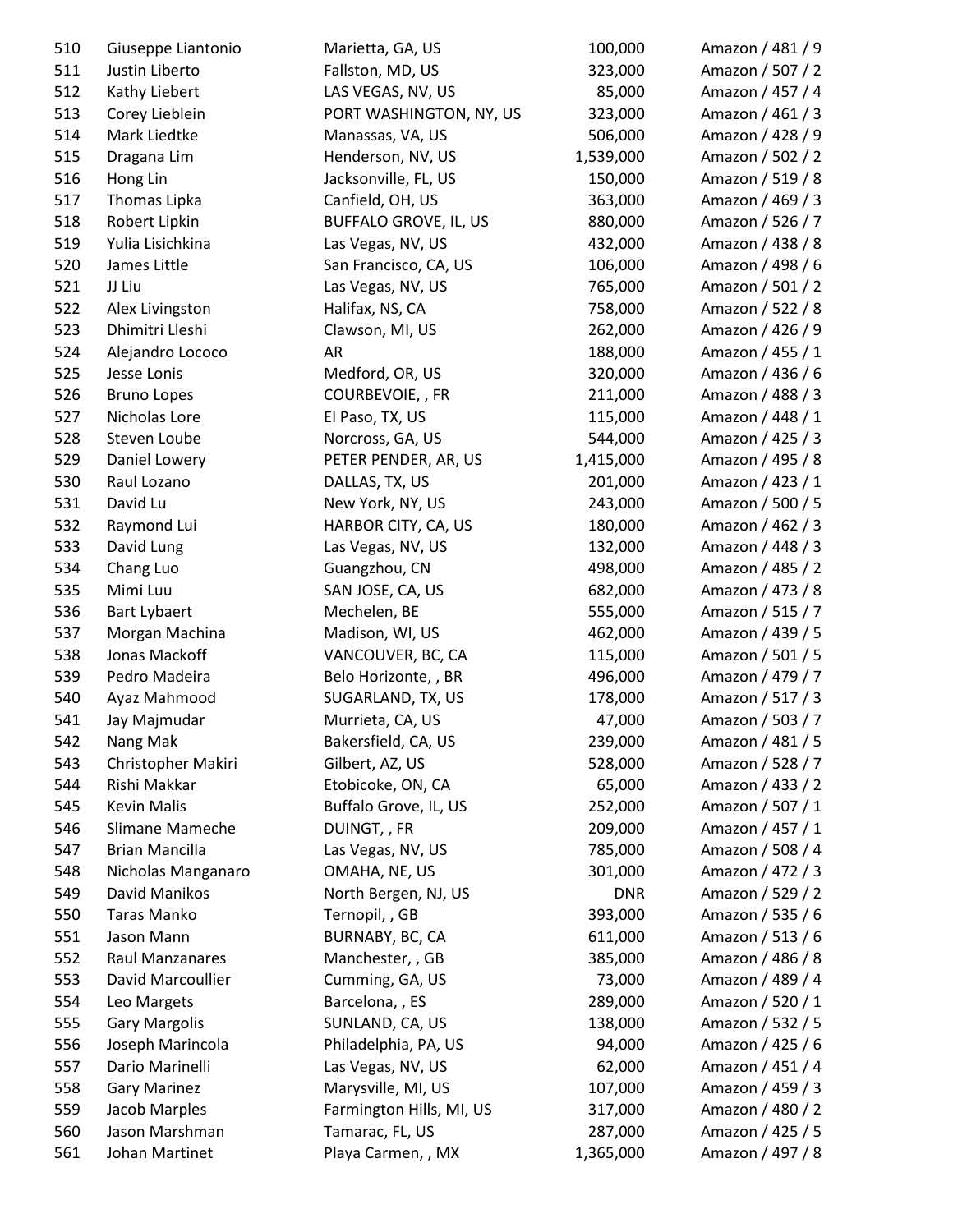| 562 | <b>Raul Martinez</b>       | London, GB               | 1,017,000 | Amazon / 450 / 4 |
|-----|----------------------------|--------------------------|-----------|------------------|
| 563 | <b>Rick Marting</b>        | Las Vegas, NV, US        | 162,000   | Amazon / 525 / 3 |
| 564 | <b>Carl Masters</b>        | Clarksville, TN, US      | 502,000   | Amazon / 470 / 8 |
| 565 | Ricardo Mateo              | Passaic, NJ, US          | 200,000   | Amazon / 523 / 3 |
| 566 | <b>Martin Mathis</b>       | TALLAHASSEE, FL, US      | 280,000   | Amazon / 496 / 4 |
| 567 | <b>Carlos Matos-Erarte</b> | Bronx, NY, US            | 525,000   | Amazon / 519 / 5 |
| 568 | <b>Arnaud Mattern</b>      | PARIS, FR                | 579,000   | Amazon / 484 / 7 |
| 569 | Uwe Matthias               | Wuppertal, , DE          | 162,000   | Amazon / 520 / 6 |
| 570 | Paul Mattioda              | KNOXVILLE, TN, US        | 146,000   | Amazon / 460 / 4 |
| 571 | Mike Matusow               | Henderson, NV, US        | 510,000   | Amazon / 506 / 5 |
| 572 | Mark Mazza                 | <b>US</b>                | 520,000   | Amazon / 521 / 6 |
| 573 | Thomas Mccabe              | Itasca, IL, US           | 353,000   | Amazon / 532 / 4 |
| 574 | Benjamin Mccoy             | Sioux Falls, SD, US      | 295,000   | Amazon / 436 / 1 |
| 575 | Zachary Mcdiarmid          | Chico, CA, US            | 273,000   | Amazon / 505 / 9 |
| 576 | Preston McEwen             | Murfreesboro, TN, US     | 360,000   | Amazon / 463 / 4 |
| 577 | <b>Matthew Mcfarland</b>   | Windsor, CA, US          | 437,000   | Amazon / 426 / 2 |
| 578 | Thomas Mcgaffigan          | Austin, TX, US           | 191,000   | Amazon / 520 / 8 |
| 579 | Marcel Mcgray              | Lantana, FL, US          | 950,000   | Amazon / 467 / 4 |
| 580 | Colin McHugh               | Las Vegas, NV, US        | 317,000   | Amazon / 496 / 6 |
| 581 | Andrew Mcilvain            | BRENTWOOD, TN, US        | 431,000   | Amazon / 503 / 5 |
| 582 | Gareth Mcmahon             | Celbridge, , IE          | 469,000   | Amazon / 451 / 9 |
| 583 | William McMahon            | Las Vegas, NV, US        | 105,000   | Amazon / 451 / 7 |
| 584 | Jeremy Meacham             | OAK BLUFFS, MA, US       | 272,000   | Amazon / 455 / 5 |
| 585 | Hassan Mechammil           | Encino, CA, US           | 163,000   | Amazon / 450 / 6 |
| 586 | <b>Todd Melander</b>       | MINNEAPOLIS, MN, US      | 207,000   | Amazon / 441 / 1 |
| 587 | Michael Melone             | JOLIET, IL, US           | 75,000    | Amazon / 534 / 2 |
| 588 | Heath Mendelsohn           | Inglewood, CA, US        | 145,000   | Amazon / 524 / 5 |
| 589 | Keith Mendonsa             | SACRAMENTO, CA, US       | 176,000   | Amazon / 460 / 6 |
| 590 | Alberto Meran              | Santo Domingo, , DM      | 274,000   | Amazon / 505 / 7 |
| 591 | Alan Merdita               | DEARBORN HEIGHTS, MI, US | 788,000   | Amazon / 506 / 6 |
| 592 | <b>Steve Merrifield</b>    | LAS VEGAS, NV, US        | 963,000   | Amazon / 464 / 4 |
| 593 | Ryan Messick               | Bear, DE, US             | 261,000   | Amazon / 449 / 3 |
| 594 | Nikolas Metaxas            | Boston, MA, US           | 202,000   | Amazon / 438 / 2 |
| 595 | <b>Brian Metter</b>        | Norwalk, CT, US          | 137,000   | Amazon / 427 / 3 |
| 596 | Charles Michna             | LAS VEGAS, NV, US        | 141,000   | Amazon / 430 / 5 |
| 597 | Tom Midena                 | <b>BROOKLYN, MI, US</b>  | 193,000   | Amazon / 465 / 6 |
| 598 | Rui Milhomens              | PT                       | 507,000   | Amazon / 525 / 4 |
| 599 | <b>Tanner Millen</b>       | CORTLAND, NY, US         | 713,000   | Amazon / 432 / 8 |
| 600 | Julian Milliard-Feral      | <b>FR</b>                | 334,000   | Amazon / 488 / 4 |
| 601 | Jacob Millstein            | New York, NY, US         | 440,000   | Amazon / 453 / 5 |
| 602 | <b>Timothy Mina</b>        | CHANDLER, AZ, US         | 433,000   | Amazon / 473 / 2 |
| 603 | Jarod Minghini             | South Lake Tahoe, CA, US | 682,000   | Amazon / 478 / 2 |
| 604 | Amir Mirrasouli            | Santa Ana, CA, US        | 127,000   | Amazon / 483 / 2 |
| 605 | Swadeep Mishra             | Sioux Falls, SD, US      | 1,267,000 | Amazon / 460 / 5 |
| 606 | Robert Mitchell            | HENDERSON, NV, US        | 1,043,000 | Amazon / 498 / 1 |
| 607 | Eric Mizrachi              | Las Vegas, NV, US        | 159,000   | Amazon / 467 / 2 |
| 608 | Robert Mizrachi            | Miami, FL, US            | 326,000   | Amazon / 535 / 1 |
| 609 | David Mock                 | Medford, MA, US          | 700,000   | Amazon / 516 / 6 |
| 610 | Ignacio Molina             | Escaldes, AD             | 660,000   | Amazon / 509 / 5 |
| 611 | Will Molson                | WESTMOUNT, QC, CA        | 236,000   | Amazon / 514 / 4 |
| 612 | Adam Monaghan              | London, GB               | 307,000   | Amazon / 514 / 9 |
| 613 | Chris Moneymaker           | LAKELAND, TN, US         | 1,432,000 | Amazon / 428 / 6 |
|     |                            |                          |           |                  |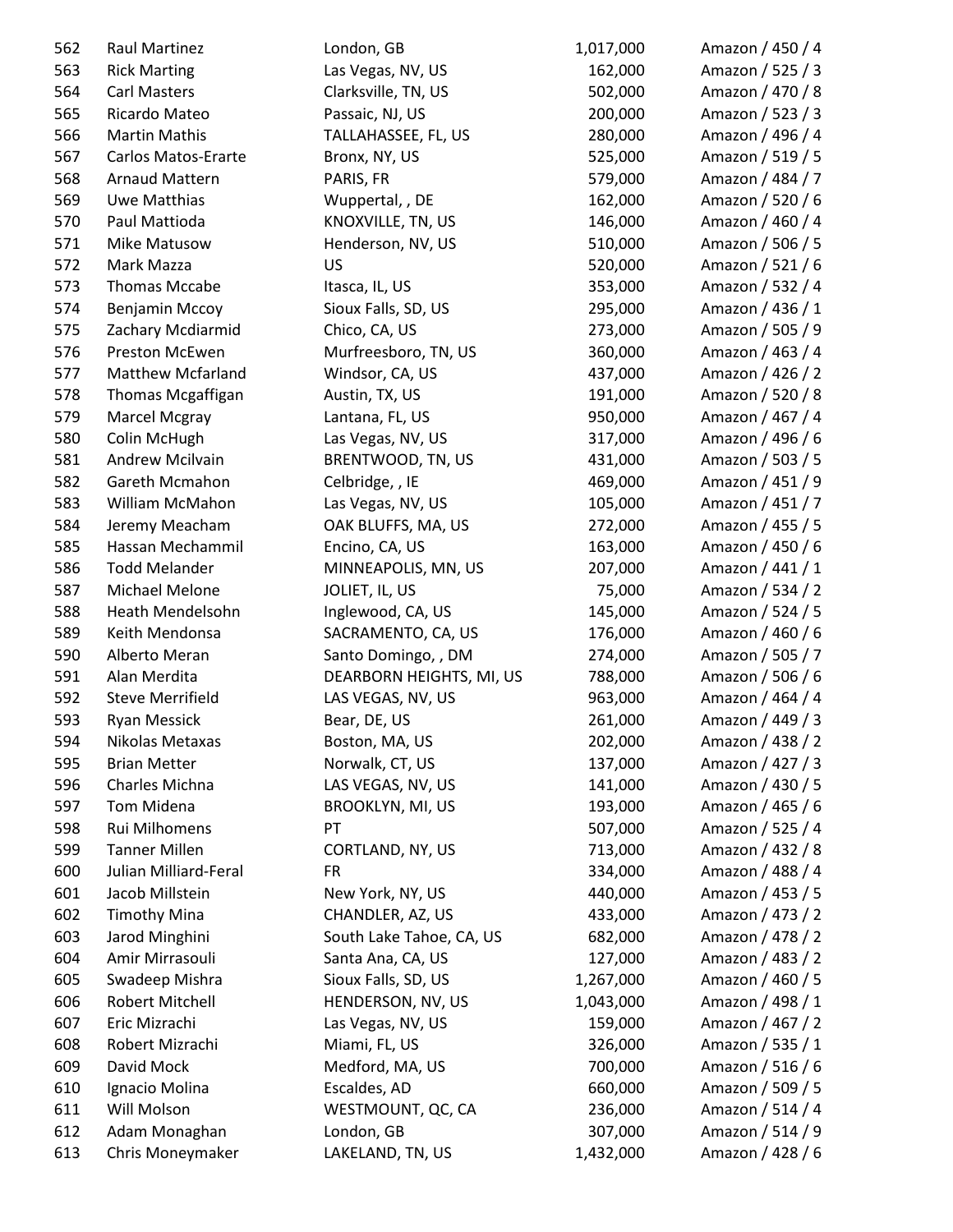| 614 | Oscar Montalvo          | GS                        | 228,000   | Amazon / 498 / 5 |
|-----|-------------------------|---------------------------|-----------|------------------|
| 615 | Chris Moorman           | Benfleet, , GB            | 133,000   | Amazon / 442 / 2 |
| 616 | <b>Gustavo Morales</b>  | <b>BUENOS AIRES, , AR</b> | 190,000   | Amazon / 424 / 4 |
| 617 | <b>Andres Morales</b>   | Deerfield Beach, FL, US   | 132,000   | Amazon / 499 / 9 |
| 618 | Johnnie Moreno          | LAS VEGAS, NV, US         | 87,000    | Amazon / 443 / 7 |
| 619 | John Morgan             | MINNEAPOLIS, MN, US       | 404,000   | Amazon / 491 / 5 |
| 620 | Aristeidis Moschonas    | Anoixi Attikis, , GR      | 989,000   | Amazon / 466 / 2 |
| 621 | Peter Mugar             | Las Vegas, NV, US         | 260,000   | Amazon / 459 / 7 |
| 622 | Avi Mukherjee           | FREMONT, CA, US           | 486,000   | Amazon / 438 / 1 |
| 623 | <b>Robert Mullaney</b>  | Santa Rosa Valley, CA, US | 165,000   | Amazon / 512 / 9 |
| 624 | Joshua Mullins          | Nashville, TN, US         | 549,000   | Amazon / 464 / 2 |
| 625 | Bogdan Munteanu         | <b>RO</b>                 | 145,000   | Amazon / 465 / 2 |
| 626 | <b>Brent Mutter</b>     | Poulsbo, WA, US           | 315,000   | Amazon / 426 / 3 |
| 627 | <b>Matthew Myers</b>    | LINCOLN, NE, US           | 212,000   | Amazon / 439 / 7 |
| 628 | Santiago Nadal          | TECAMACHALCO, , MX        | 504,000   | Amazon / 504 / 8 |
| 629 | <b>Tibor Nagygyorgy</b> | HU                        | 105,000   | Amazon / 429 / 6 |
| 630 | Joe Nalbandyan          | Glendale, CA, US          | 312,000   | Amazon / 475 / 2 |
| 631 | Fatima Nanji            | Vancouver, BC, CA         | 545,000   | Amazon / 456 / 1 |
| 632 | Filip Nechansky         | PRAGUE, , CZ              | 66,000    | Amazon / 504 / 6 |
| 633 | <b>Eddy Nedialkov</b>   | Han, BG                   | 380,000   | Amazon / 527 / 7 |
| 634 | Kenneth Neely           | Tyler, TX, US             | 217,000   | Amazon / 515 / 4 |
| 635 | Philip Neiman           | FLUSHING, NY, US          | 182,000   | Amazon / 487 / 1 |
| 636 | Kenneth Neri            | Jackson, NJ, US           | 358,000   | Amazon / 468 / 9 |
| 637 | Mark Newhouse           | Las Vegas, NV, US         | 175,000   | Amazon / 477 / 2 |
| 638 | Kenny Nguyen            | Lansing, IL, US           | 60,000    | Amazon / 495 / 9 |
| 639 | Danny Nguyen            | Westminster, CA, US       | 103,000   | Amazon / 490 / 1 |
| 640 | Zach Nguyen             | Wichita, KS, US           | 350,000   | Amazon / 455 / 4 |
| 641 | Qui Nguyen              | Las Vegas, NV, US         | 659,000   | Amazon / 490 / 5 |
| 642 | Don Nguyen              | CHINO HILLS, CA, US       | 517,000   | Amazon / 511 / 5 |
| 643 | William Nichols         | Beaverton, OR, US         | 171,000   | Amazon / 492 / 3 |
| 644 | Peter Nigh              | SAINT LOUIS, MO, US       | 151,000   | Amazon / 466 / 9 |
| 645 | Michael Noor            | AJAX, ON, CA              | 149,000   | Amazon / 504 / 4 |
| 646 | Michael Noori           | TARZANA, CA, US           | 62,000    | Amazon / 490 / 6 |
| 647 | Jeanpaul Norero         | Brooklyn, NY, US          | 220,000   | Amazon / 431 / 4 |
| 648 | Hamid Nourafchan        | LOS ANGELES, CA, US       | 389,000   | Amazon / 429 / 3 |
| 649 | Ross Novak              | FAIRBANKS, AK, US         | 107,000   | Amazon / 468 / 2 |
| 650 | David Novosel           | CINCINNATI, OH, US        | 706,000   | Amazon / 531 / 1 |
| 651 | <b>Michael Nugent</b>   | Winnipeg, MB, CA          | 642,000   | Amazon / 528 / 5 |
| 652 | <b>Emilio Nunez</b>     | PT                        | 159,000   | Amazon / 502 / 8 |
| 653 | Shaun O'Donnell         | Succasunna, NJ, US        | 59,000    | Amazon / 525 / 7 |
| 654 | William O'Neil          | Berwyn Heights, MD, US    | 750,000   | Amazon / 425 / 1 |
| 655 | Bobby Oboodi            | MORRIS PLAINS, NJ, US     | 310,000   | Amazon / 438 / 9 |
| 656 | Ivan Obradovic          | Halifax, NS, CA           | 228,000   | Amazon / 507 / 3 |
| 657 | Eddie Ochana            | ELGIN, IL, US             | 1,061,000 | Amazon / 516 / 2 |
| 658 | Randy Ohel              | Henderson, NV, US         | 344,000   | Amazon / 469 / 5 |
| 659 | Zachary Okin            | Queens Village, NY, US    | 540,000   | Amazon / 488 / 1 |
| 660 | Jack Oliver             | Markyate, , GB            | 1,271,000 | Amazon / 492 / 2 |
| 661 | Manny Olszynko          | Nepean, ON, CA            | 71,000    | Amazon / 491 / 1 |
| 662 | Arkadi Onikoul          | Woodland Hills, CA, US    | 849,000   | Amazon / 430 / 6 |
| 663 | Tomomitsu Ono           | Kyoto City, , JP          | 18,000    | Amazon / 464 / 6 |
| 664 | David Ormsby            | Ottawa, ON, CA            | 190,000   | Amazon / 495 / 5 |
| 665 | Anthony Ortega          | San Antonio, TX, US       | 618,000   | Amazon / 467 / 1 |
|     |                         |                           |           |                  |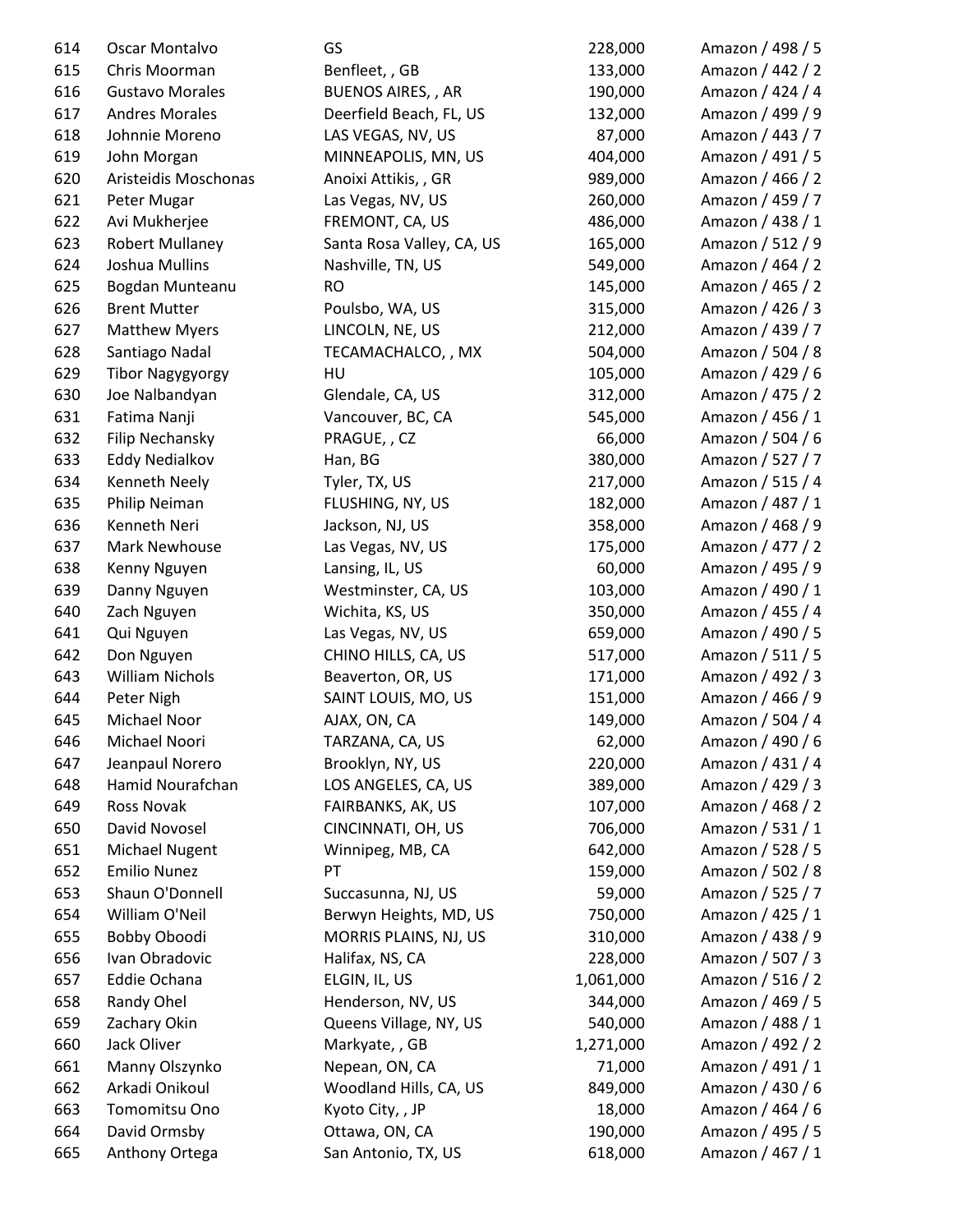| 666 | Jason Osser                | Annandale, VA, US          | 321,000   | Amazon / 462 / 9 |
|-----|----------------------------|----------------------------|-----------|------------------|
| 667 | Andrew Ostapchenko         | Carlsbad, CA, US           | 666,000   | Amazon / 513 / 8 |
| 668 | Dillon Ott                 | Altoona, PA, US            | 1,004,000 | Amazon / 430 / 3 |
| 669 | Alex Outhred               | Carmichael, CA, US         | 490,000   | Amazon / 495 / 6 |
| 670 | Adam Owen                  | Folkestone, , GB           | 200,000   | Amazon / 447 / 6 |
| 671 | Norbert Pa                 | KR                         | 243,000   | Amazon / 454 / 2 |
| 672 | Jameson Painter            | LAS VEGAS, NV, US          | 650,000   | Amazon / 458 / 7 |
| 673 | <b>Ben Palmer</b>          | LAS VEGAS, NV, US          | 393,000   | Amazon / 493 / 4 |
| 674 | Anton Panelo               | Pittsburg, CA, US          | 76,000    | Amazon / 437 / 3 |
| 675 | Daniel Papendick           | Winter Park, FL, US        | 63,000    | Amazon / 466 / 6 |
| 676 | Sejin Park                 | KR                         | 230,000   | Amazon / 503 / 8 |
| 677 | <b>Hye Park</b>            | Holmdel, NJ, US            | 538,000   | Amazon / 488 / 9 |
| 678 | Joon Park                  | Katy, TX, US               | 718,000   | Amazon / 473 / 3 |
| 679 | Jerwin Pasco               | Taguig, , PH               | 528,000   | Amazon / 462 / 4 |
| 680 | Gary Patanjo               | EAST PATCHOGUE, NY, US     | 146,000   | Amazon / 427 / 9 |
| 681 | <b>Hiren Patel</b>         | CAROL STREAM, IL, US       | 428,000   | Amazon / 525 / 1 |
| 682 | Mark Patterson             | Miami, FL, US              | 325,000   | Amazon / 426 / 4 |
| 683 | <b>Griffin Paul</b>        | Northridge, CA, US         | 163,000   | Amazon / 431 / 7 |
| 684 | <b>Atanas Pavlov</b>       | London, , GB               | 78,000    | Amazon / 435 / 3 |
| 685 | Michael Pedulla            | Lynbrook, NY, US           | 40,000    | Amazon / 466 / 4 |
| 686 | Jeremy Pekarek             | SYCAMORE, IL, US           | 315,000   | Amazon / 486 / 2 |
| 687 | Yaniv Peretz               | Dollard Es Omeaux, , IL    | 271,000   | Amazon / 505 / 6 |
| 688 | Kennon Perez               | HI, US                     | 188,000   | Amazon / 490 / 2 |
| 689 | <b>Christopher Perkins</b> | Evans City, PA, US         | 69,000    | Amazon / 462 / 7 |
| 690 | Eugenio Pernia             | Huntington, MA, US         | 252,000   | Amazon / 451 / 5 |
| 691 | Lachezar Petkov            | BG                         | 278,000   | Amazon / 482 / 8 |
| 692 | Viliyan Petleshkov         | Plovdiv, , BG              | 140,000   | Amazon / 535 / 8 |
| 693 | Nick Petrangelo            | FEEDING HILLS, MA, US      | 860,000   | Amazon / 470 / 2 |
| 694 | George Petten              | Toronto, ON, CA            | 271,000   | Amazon / 504 / 1 |
| 695 | Christian Pham             | VN                         | 1,035,000 | Amazon / 439 / 3 |
| 696 | David Pham                 | CERRITOS, CA, US           | 590,000   | Amazon / 460 / 2 |
| 697 | Hoa Pham                   | BROOMFIELD, CO, US         | 296,000   | Amazon / 492 / 7 |
| 698 | Nam Phan                   | Kansas City, MO, US        | 187,000   | Amazon / 446 / 9 |
| 699 | Young Phan                 | GARDEN GROVE, CA, US       | 406,000   | Amazon / 452 / 4 |
| 700 | <b>Curtis Phelps</b>       | OWENSBORO, KY, US          | 364,000   | Amazon / 503 / 2 |
| 701 | Jason Picciolo             | Onl Signup-No City, FL, US | 316,000   | Amazon / 534 / 5 |
| 702 | <b>Dominic Picinic</b>     | New Milford, NJ, US        | 438,000   | Amazon / 447 / 7 |
| 703 | Alisson Piekazewicz        | <b>BR</b>                  | 197,000   | Amazon / 480 / 3 |
| 704 | <b>William Pierce</b>      | New York, NY, US           | 371,000   | Amazon / 501 / 3 |
| 705 | <b>Bryan Pimlott</b>       | Phoenix, AZ, US            | 115,000   | Amazon / 450 / 1 |
| 706 | <b>Martin Pineiro</b>      | Buenos Aries, , AR         | 1,395,000 | Amazon / 521 / 5 |
| 707 | Luis Pinho                 | PT                         | 704,000   | Amazon / 448 / 5 |
| 708 | Stephen Pirri              |                            | 70,000    | Amazon / 498 / 3 |
| 709 | Kevin Pitstock             | METAIRIE, LA, US           | 120,000   | Amazon / 444 / 2 |
|     |                            | Walpole, ME, US            |           |                  |
| 710 | Philipe Pizzari Pinto      | Miami, FL, US              | 828,000   | Amazon / 450 / 3 |
| 711 | Santiago Plante            | Montreal, QC, CA           | 529,000   | Amazon / 508 / 1 |
| 712 | Pavel Plesuv               | Prague, , CZ               | 611,000   | Amazon / 450 / 8 |
| 713 | Kenn Pluard                | HAPPY VALLEY, OR, US       | 188,000   | Amazon / 500 / 2 |
| 714 | <b>Anthony Potis</b>       | SCRANTON, PA, US           | 75,000    | Amazon / 509 / 7 |
| 715 | Jacob Powers               | Brigham City, UT, US       | 854,000   | Amazon / 502 / 6 |
| 716 | <b>David Powers</b>        | Las Vegas, NV, US          | 278,000   | Amazon / 450 / 2 |
| 717 | Josh Prager                | YUBA CITY, CA, US          | 400,000   | Amazon / 521 / 2 |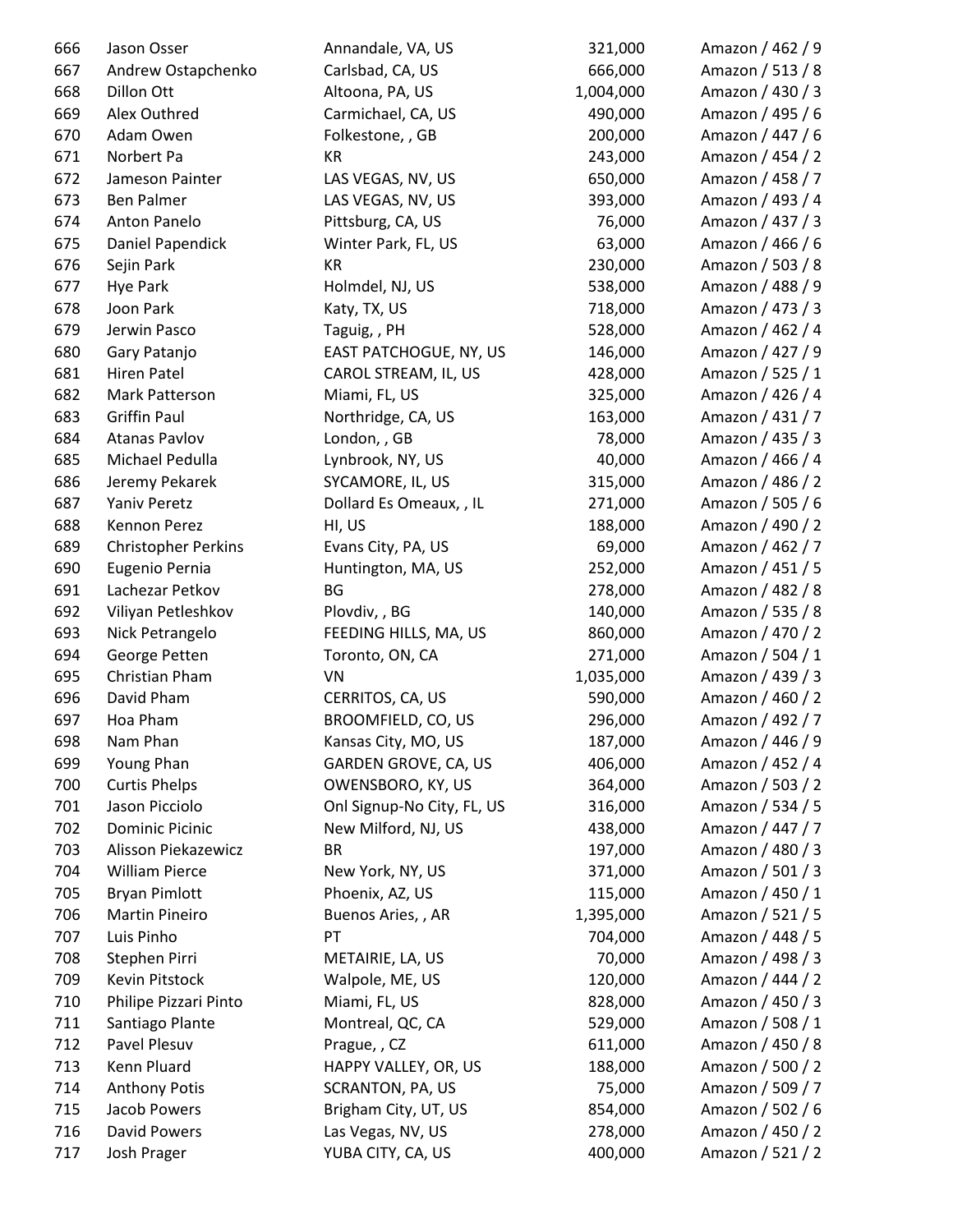| 718 | Oskar Prehm                | Vienna, AT          | 374,000    | Amazon / 519 / 3 |
|-----|----------------------------|---------------------|------------|------------------|
| 719 | <b>Weston Pring</b>        | CALGARY, , CA       | 237,000    | Amazon / 528 / 1 |
| 720 | David Prociak              | Winter Park, FL, US | 645,000    | Amazon / 519 / 4 |
| 721 | Patrick Prothro            | Los Angeles, CA, US | 101,000    | Amazon / 514 / 6 |
| 722 | Denys Prydvor              | Dnipro, UA          | 1,004,000  | Amazon / 507 / 4 |
| 723 | Punnat Punsri              | Bangkok,, TK        | 395,000    | Amazon / 445 / 7 |
| 724 | Keyu Qu                    | Azusa, CA, US       | 1,012,000  | Amazon / 533 / 5 |
| 725 | Sean Ragozzini             | Stafford, , GB      | 844,000    | Amazon / 520 / 4 |
| 726 | <b>Shane Raikes</b>        | Topeka, KS, US      | 783,000    | Amazon / 439 / 4 |
| 727 | Victor Ramdin              | LAS VEGAS, NV, US   | 237,000    | Amazon / 430 / 8 |
| 728 | <b>Shahid Rameez</b>       | Montreal, , CA      | 1,299,000  | Amazon / 510 / 2 |
| 729 | Juan Carlos Ramirez Parodi | Quincy, MA, US      | 127,000    | Amazon / 501 / 1 |
| 730 | Paul Ranola                | Madison, WI, US     | 58,000     | Amazon / 470 / 3 |
| 731 | Shyam Ravindran            | SUNNYVALE, CA, US   | 351,000    | Amazon / 497 / 5 |
| 732 | Joshua Ray                 | Chattanooga, TN, US | 487,000    | Amazon / 487 / 4 |
| 733 | Christina Read             | Sugar Hill, GA, US  | 10,000     | Amazon / 534 / 9 |
| 734 | John Reading               | ROCHESTER, MN, US   | 412,000    | Amazon / 442 / 8 |
| 735 | Jeffrey Reardon            | Whitby, , CA        | 385,000    | Amazon / 530 / 8 |
| 736 | Olivier Rebello            | Montreal, , CA      | 785,000    | Amazon / 484 / 4 |
| 737 | Jordan Redavid             | FL, US              | 406,000    | Amazon / 534 / 4 |
| 738 | <b>Tim Reilly</b>          | NATICK, MA, US      | 770,000    | Amazon / 461 / 9 |
| 739 | Miles Reinhard             | Bloomdale, OH, US   | 313,000    | Amazon / 533 / 7 |
| 740 | Stefan Reiser              | AT                  | 333,000    | Amazon / 529 / 9 |
| 741 | Joshua Paige Remitio       | Gilbert, AZ, US     | 1,671,000  | Amazon / 478 / 4 |
| 742 | Christina Renz             | GREEN BAY, WI, CH   | 119,000    | Amazon / 448 / 6 |
| 743 | DID NOT REPORT 1           | US                  | 140,000    | Amazon / 452 / 7 |
| 744 | DID NOT REPORT 2           | US                  | 174,000    | Amazon / 460 / 8 |
| 745 | DID NOT REPORT 3           | US                  | 630,000    | Amazon / 481 / 4 |
| 746 | DID NOT REPORT 4           | US                  | <b>DNR</b> | Amazon / 429 / 9 |
| 747 | DID NOT REPORT 5           | US                  | <b>DNR</b> | Amazon / 437 / 1 |
| 748 | DID NOT REPORT 6           | US                  | 108,000    | Amazon / 510 / 5 |
| 749 | DID NOT REPORT 7           | US                  | <b>DNR</b> | Amazon / 487 / 2 |
| 750 | DID NOT REPORT 8           | US                  | <b>DNR</b> | Amazon / 459 / 5 |
| 751 | DID NOT REPORT 9           | US                  | <b>DNR</b> | Amazon / 508 / 3 |
| 752 | <b>Michael Rhodes</b>      | Jenkintown, PA, US  | 214,000    | Amazon / 502 / 5 |
| 753 | David Rich                 | ENCINO, CA, US      | 307,000    | Amazon / 439 / 9 |
| 754 | Dennis Richardson          | LOUISVILLE, KY, US  | 69,000     | Amazon / 494 / 8 |
| 755 | Nicholas Rigby             | South Park, PA, US  | 504,000    | Amazon / 432 / 4 |
| 756 | David Ring                 | WESTON, FL, US      | 274,000    | Amazon / 470 / 7 |
| 757 | Ryan Riske                 | Cambridge, , CA     | 501,000    | Amazon / 512 / 2 |
| 758 | Steven Rivero              | Hialeah, FL, US     | 789,000    | Amazon / 432 / 7 |
| 759 | William Rizzuto            | RENO, NV, US        | 76,000     | Amazon / 466 / 3 |
| 760 | <b>Gregory Robbins</b>     | Fresno, CA, US      | 247,000    | Amazon / 535 / 7 |
| 761 |                            |                     | 63,000     | Amazon / 443 / 5 |
|     | Jerry Robinson             | RALEIGH, NC, US     |            |                  |
| 762 | Peter Robinson             | Liverpool, , GB     | 23,000     | Amazon / 527 / 1 |
| 763 | Andrew Robinson            | Georgetown, TX, US  | 108,000    | Amazon / 520 / 9 |
| 764 | John Rock                  | Orange, CA, US      | 351,000    | Amazon / 465 / 5 |
| 765 | Tonio Roder                | RUESSELSHEIM, , DE  | 605,000    | Amazon / 476 / 1 |
| 766 | Fernando Rodriguez         | Newark, DE, US      | 1,390,000  | Amazon / 479 / 4 |
| 767 | Ryan Roeder                | MISSOULA, MT, US    | 806,000    | Amazon / 488 / 2 |
| 768 | <b>Bradley Rogoff</b>      | Cleveland, OH, US   | 802,000    | Amazon / 531 / 6 |
| 769 | Joseph Roh                 | BREA, CA, US        | 460,000    | Amazon / 473 / 4 |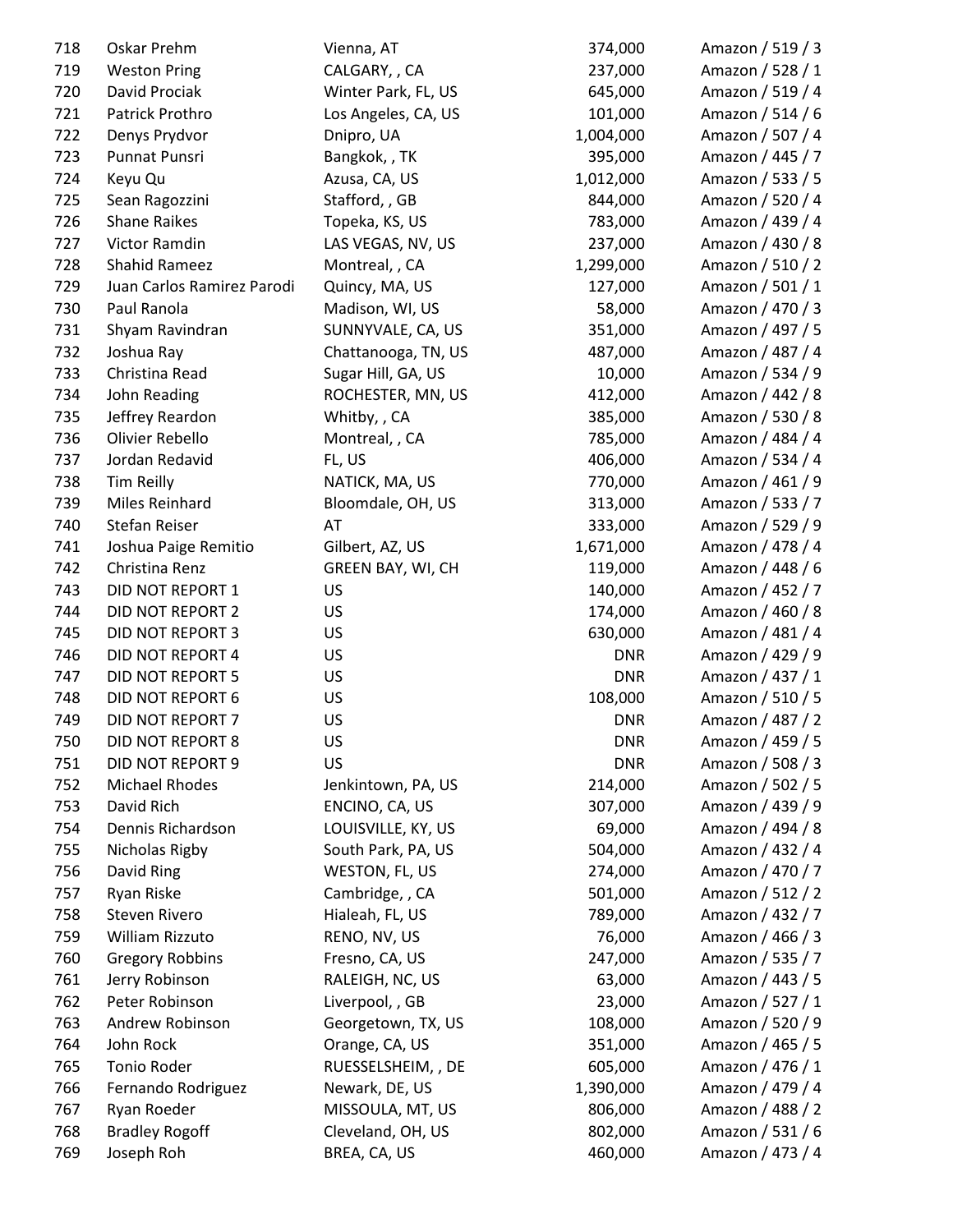| 770        | Jay Romano                          | <b>BOCA RATON, FL, US</b> | 177,000            | Amazon / 506 / 8 |
|------------|-------------------------------------|---------------------------|--------------------|------------------|
| 771        | Matthew Romero                      | Plantation, FL, US        | 36,000             | Amazon / 455 / 2 |
| 772        | <b>Brett Rosen</b>                  | La Jolla, CA, US          | 164,000            | Amazon / 534 / 8 |
| 773        | Harry Ross                          | GB                        | 146,000            | Amazon / 434 / 6 |
| 774        | <b>Mike Ruter</b>                   | Murrieta, CA, US          | 253,000            | Amazon / 485 / 3 |
| 775        | Sampo Ryynanen                      | FI.                       | 408,000            | Amazon / 500 / 1 |
| 776        | Elio Saade                          | Laval, QC, CA             | 197,000            | Amazon / 424 / 1 |
| 777        | <b>Gabriel Sack</b>                 | LAS VEGAS, NV, US         | 151,000            | Amazon / 530 / 2 |
| 778        | Julian Sacks                        | Ridgewood, NJ, US         | 1,010,000          | Amazon / 485 / 1 |
| 779        | Omar Saeed                          | NEW YORK, NY, US          | 237,000            | Amazon / 486 / 5 |
| 780        | <b>Matias Salas</b>                 | Chascomos, , AR           | 45,000             | Amazon / 435 / 8 |
| 781        | Eric Salazar                        | Greensboro, NC, US        | 143,000            | Amazon / 430 / 2 |
| 782        | Clayton Saliba                      | San Antonio, TX, US       | 109,000            | Amazon / 465 / 8 |
| 783        | Yuhei Sanada                        | Saitama, , JP             | 376,000            | Amazon / 480 / 7 |
| 784        | <b>Chris Sandrock</b>               | HELENA, MT, US            | 1,023,000          | Amazon / 463 / 1 |
| 785        | <b>Bobby Sanoubane</b>              | Aurora, CO, US            | 48,000             | Amazon / 505 / 5 |
| 786        | Fares Santana                       | Anthem, AZ, US            | 52,000             | Amazon / 479 / 2 |
| 787        | <b>Ross Santos</b>                  | Carver, MA, US            | 134,000            | Amazon / 453 / 3 |
| 788        | David Santucci                      | Monroeville, PA, US       | 67,000             | Amazon / 454 / 3 |
| 789        | <b>Brian Saslavchik</b>             | Miami Beach, FL, US       | 285,000            | Amazon / 527 / 6 |
| 790        | Feizal Satchu                       | TORONTO, ON, CA           | 142,000            | Amazon / 442 / 1 |
| 791        | <b>Steven Sauser</b>                | Haddonfield, NJ, US       | 301,000            | Amazon / 446 / 7 |
| 792        | Christopher Schaler                 | TACOMA, WA, US            | 77,000             | Amazon / 523 / 9 |
| 793        | Craig Schauer                       | GRANADA HILLS, CA, US     | 988,000            | Amazon / 482 / 4 |
| 794        | Joshua Schindler                    | CLAYTON, MO, US           | 161,000            | Amazon / 481 / 7 |
| 795        | Robert Schmidt                      | LOVES PARK, IL, US        | 48,000             | Amazon / 505 / 5 |
| 796        | Michael Schneider                   | COVINGTON, GA, US         | 732,000            | Amazon / 423 / 9 |
| 797        | Matthew Schulte                     | HAMILTON, OH, US          | 719,000            | Amazon / 449 / 1 |
| 798        | Kevin Schulz                        | CHICAGO, IL, US           | 224,000            | Amazon / 441 / 6 |
| 799        | Johan Schumacher                    | BE                        | 440,000            | Amazon / 485 / 6 |
| 800        | Anthony Schutter                    | AIEA, HI, US              | 61,000             | Amazon / 465 / 1 |
| 801        | Michael Schwartz                    | Las Vegas, NV, US         | 172,000            | Amazon / 433 / 7 |
| 802        | <b>Brandon Schweitzer</b>           | MUNSTER, IN, US           | 405,000            | Amazon / 472 / 5 |
| 803        | <b>Ugur Secilmis</b>                | Istanbul, , TC            | 1,181,000          | Amazon / 428 / 5 |
| 804        | Joseph Seimas                       | TRACY, CA, US             | 500,000            | Amazon / 458 / 6 |
| 805        | Raja Sekhar                         | Arlington, VA, US         | 257,000            | Amazon / 433 / 5 |
| 806        | Tatsuya Seki                        | Tokyo,, JP                | 762,000            | Amazon / 511 / 8 |
| 807        | Jordan Semel                        | Fort Lauderdale, FL, US   | 467,000            | Amazon / 477 / 7 |
| 808        | <b>Alexandre Servies</b>            | Bordeaux, FR              | 134,000            | Amazon / 532 / 3 |
| 809        | Vidur Sethi                         | Dubai, IN                 | 624,000            | Amazon / 450 / 7 |
| 810        | Jimmy Setna                         | Mississauga, ON, CA       | 702,000            | Amazon / 491 / 7 |
| 811        | Jose Severino                       | PANAMA CITY, , PA         | 403,000            | Amazon / 484 / 6 |
| 812        | Daniel Sewnig                       | Trenton, NJ, US           | 917,000            | Amazon / 500 / 3 |
| 813        | Ran Shahar                          | Bucharest, , MH           | 699,000            | Amazon / 500 / 6 |
| 814        | Kayvon Shahbaz                      | Fort Worth, TX, US        | 536,000            | Amazon / 476 / 7 |
| 815        | Sonia Shashikhina                   | Podvoyskogo, , RU         | 155,000            | Amazon / 530 / 6 |
|            |                                     |                           |                    |                  |
| 816        | Matthew Shaw                        | Calgary, , CA             | 207,000<br>402,000 | Amazon / 484 / 1 |
| 817        | Robert Shega                        | CLEVELAND, OH, US         |                    | Amazon / 506 / 3 |
| 818        | David Sheinin                       | Los Angeles, CA, US       | 241,000            | Amazon / 488 / 6 |
| 819<br>820 | Roland Shen<br>Aleksandr Shevliakov | San Jose, CA, US          | 77,000             | Amazon / 515 / 8 |
|            |                                     | Sarator, , RU             | 257,000            | Amazon / 428 / 4 |
| 821        | <b>Tsz Shing</b>                    | Brooklyn, NY, US          | 313,000            | Amazon / 480 / 4 |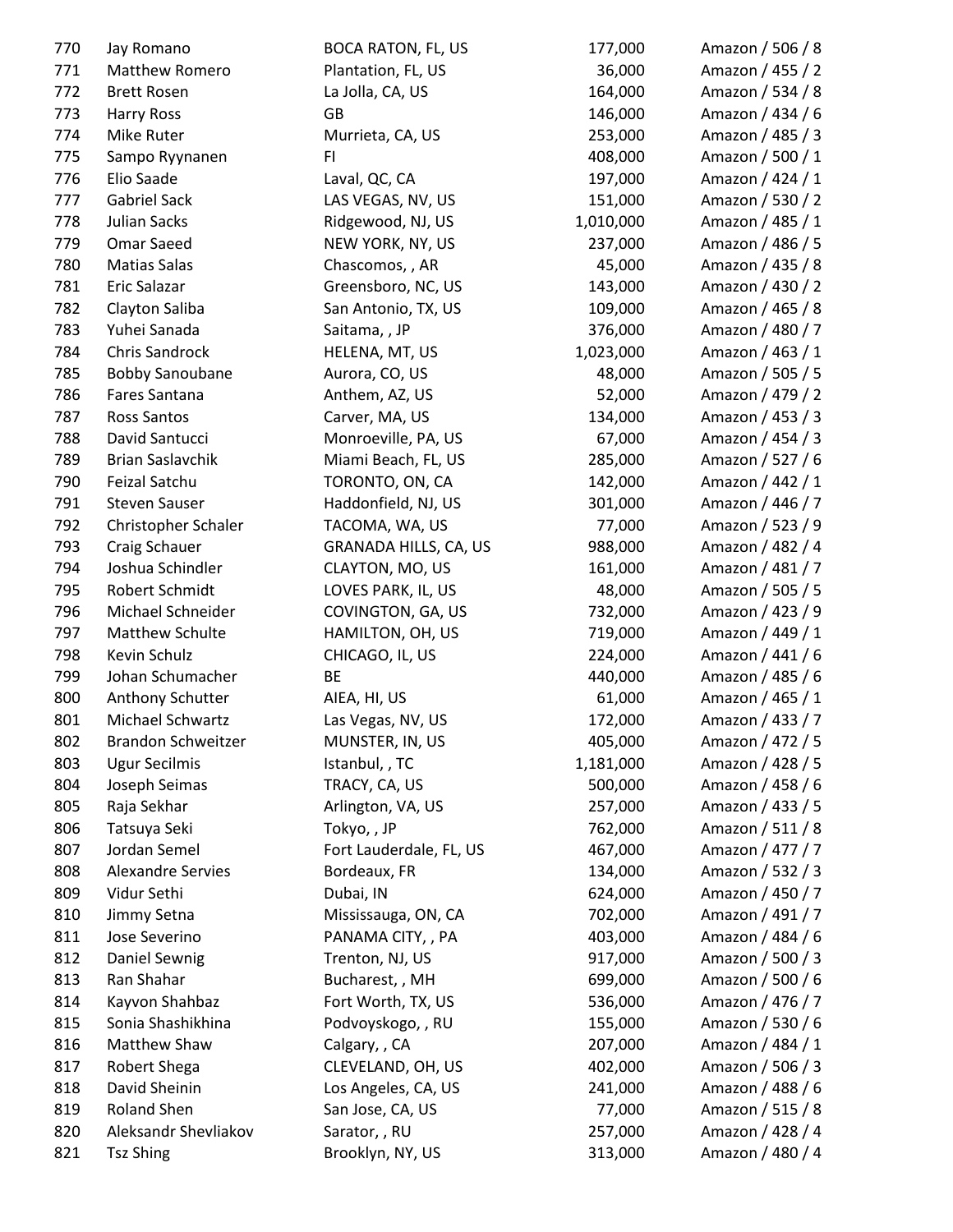| 822 | Daegeon Shon           | Onl Signup-No City, , KR | 415,000    | Amazon / 529 / 1 |
|-----|------------------------|--------------------------|------------|------------------|
| 823 | Jon Shoreman           | LONDON, , GB             | 381,000    | Amazon / 518 / 9 |
| 824 | <b>Tracy Sibson</b>    | Muskegon, MI, US         | 98,000     | Amazon / 457 / 8 |
| 825 | Mohammad Siddiqui      | Pembroke Pines, FL, US   | 264,000    | Amazon / 473 / 1 |
| 826 | Alessandro Siena       | IT                       | 442,000    | Amazon / 475 / 1 |
| 827 | <b>Tyler Sigman</b>    | Boulder, CO, US          | 286,000    | Amazon / 526 / 3 |
| 828 | Shawn Silber           | HENDERSON, NV, US        | 148,000    | Amazon / 535 / 5 |
| 829 | Ryan Silva             | Kapolei, HI, US          | 252,000    | Amazon / 508 / 9 |
| 830 | Joao Simao             | <b>BR</b>                | 445,000    | Amazon / 435 / 4 |
| 831 | Conrad Simpson         | Wilmington, NC, US       | <b>DNR</b> | Amazon / 508 / 2 |
| 832 | Melisa Singh           | New York, NY, US         | 26,000     | Amazon / 505 / 8 |
| 833 | Meikat Siu             | NEW YORK, NY, US         | 118,000    | Amazon / 484 / 9 |
| 834 | Johnny Skeens          | MORRISVILLE, IN, US      | 325,000    | Amazon / 455 / 7 |
| 835 | John Skrovan           | Granger, TX, US          | 164,000    | Amazon / 531 / 4 |
| 836 | Pete Skyllas           | Astoria, NY, US          | 709,000    | Amazon / 528 / 4 |
| 837 | <b>Kelley Slay</b>     | JACKSONVILLE, FL, US     | 44,000     | Amazon / 444 / 1 |
| 838 | <b>Robert Slezak</b>   | OMAHA, NE, US            | 160,000    | Amazon / 471 / 9 |
| 839 | Dwayne Sluis           | Hoorn, NL                | 725,000    | Amazon / 493 / 1 |
| 840 | Andrew Smith           | Mercer Island, WA, US    | 221,000    | Amazon / 488 / 7 |
| 841 | Ryan Smith (CAN)       | Saskatoon, SK, CA        | 236,000    | Amazon / 524 / 2 |
| 842 | Steven Snyder          | Huntersville, NC, US     | 156,000    | Amazon / 487 / 6 |
| 843 | Steven Sobel           | TARZANA, CA, US          | 197,000    | Amazon / 523 / 5 |
| 844 | Drew Soik              | Stevens Point, WI, US    | 66,000     | Amazon / 519 / 9 |
| 845 | Carlo Solerti          | Seymour, CT, US          | 373,000    | Amazon / 498 / 2 |
| 846 | Daniel Soltys          | Saddle Brook, NJ, US     | 792,000    | Amazon / 520 / 5 |
| 847 | <b>Stephen Song</b>    | Greenwich, CT, US        | 1,551,000  | Amazon / 432 / 2 |
| 848 | John Song              | FORT WORTH, TX, US       | 731,000    | Amazon / 517 / 9 |
| 849 | Dae Woong Song         | Gyeonggi-Do, KR          | 1,108,000  | Amazon / 458 / 5 |
| 850 | Georgios Sotiropoulos  | Rhodes, , GR             | 781,000    | Amazon / 490 / 7 |
| 851 | Philippe Souki         | GB                       | 62,000     | Amazon / 494 / 7 |
| 852 | Shawn Sparks           | Yukon, OK, US            | 175,000    | Amazon / 515 / 9 |
| 853 | <b>Andy Spears</b>     | Buffalo, NY, US          | 1,000,000  | Amazon / 468 / 3 |
| 854 | Lewis Spencer          | Stockport, , GB          | 295,000    | Amazon / 535 / 2 |
| 855 | Gianluca Speranza      | LAQUILA, , IT            | 1,347,000  | Amazon / 439 / 8 |
| 856 | <b>Daniel Spring</b>   | Lomita, CA, US           | 307,000    | Amazon / 506 / 2 |
| 857 | Jordan Spurlin         | Tucson, AZ, US           | 110,000    | Amazon / 467 / 9 |
| 858 | <b>Brock Squire</b>    | Phoenix, AZ, US          | 661,000    | Amazon / 485 / 9 |
| 859 | Patrick Stacey         | GEORGETOWN, ZA           | 345,000    | Amazon / 449 / 5 |
| 860 | <b>Adrian State</b>    | GB                       | 575,000    | Amazon / 464 / 7 |
| 861 | Sarah Stefan           | CHICAGO, IL, US          | 84,000     | Amazon / 515 / 6 |
| 862 | Dave Stefanski         | EAST LYME, CT, US        | 918,000    | Amazon / 494 / 6 |
| 863 | Albertus Stegeman      | Amsterdam, NL            | 71,000     | Amazon / 505 / 4 |
| 864 | Joshua Steiner         | Chevy Chase, MD, US      | 171,000    | Amazon / 527 / 2 |
| 865 | Benjamin Steinwachs    | Columbus, GA, US         | 366,000    | Amazon / 519 / 2 |
| 866 | Aaron Steury           | FORT WAYNE, IN, US       | 353,000    | Amazon / 514 / 8 |
| 867 | <b>Rick Stockfield</b> | PATTERSON, NY, US        | 519,000    | Amazon / 461 / 1 |
| 868 | John Stolzmann         | WAUNAKEE, WI, US         | 342,000    | Amazon / 522 / 1 |
| 869 | Michael Stonehill      | Stafford, Virginia, US   | 140,000    | Amazon / 473 / 9 |
| 870 | <b>Steven Stowe</b>    | Mesa, AZ, US             | 45,000     | Amazon / 524 / 1 |
| 871 | Christoph Strehl       | Salzbury, , DE           | 1,069,000  | Amazon / 506 / 4 |
| 872 | Joshua Stubbs          | Conway, AR, US           | 251,000    | Amazon / 448 / 9 |
| 873 | <b>Connor Stuewe</b>   | Brookline, MA, US        | 808,000    | Amazon / 433 / 8 |
|     |                        |                          |            |                  |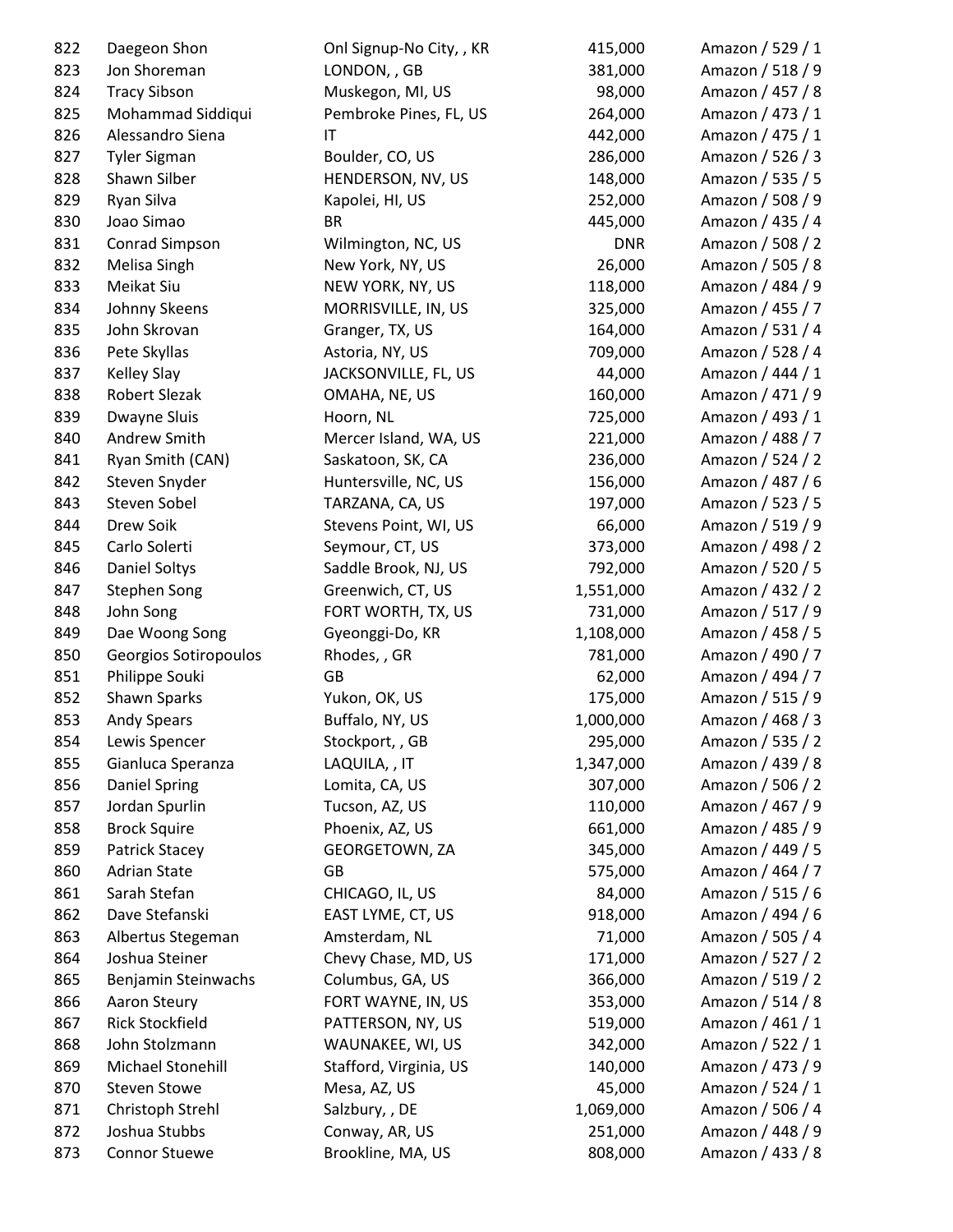| 874 | Derek Sudell             | Greenwich, CT, US           | 769,000   | Amazon / 507 / 8 |
|-----|--------------------------|-----------------------------|-----------|------------------|
| 875 | Dong Suh                 | LOS ANGELES, CA, US         | 152,000   | Amazon / 486 / 3 |
| 876 | Keir Sullivan            | San Diego, CA, US           | 285,000   | Amazon / 429 / 8 |
| 877 | Matthew Sullivan         | Doylestown, PA, US          | 238,000   | Amazon / 455 / 6 |
| 878 | Hao Sun                  | Milwaukee, WI, US           | 240,000   | Amazon / 483 / 8 |
| 879 | Joshua Suyat             | KAHULUI, HI, US             | 831,000   | Amazon / 477 / 3 |
| 880 | <b>Daniel Swartz</b>     | N Ridgeville, OH, US        | 996,000   | Amazon / 498 / 9 |
| 881 | Sean Swingruber          | Venice, CA, US              | 202,000   | Amazon / 441 / 4 |
| 882 | Daniel Tafur             | Albemarle, , ES             | 339,000   | Amazon / 437 / 7 |
| 883 | <b>Andrew Talbot</b>     | SAN JOSE, CA, US            | 737,000   | Amazon / 500 / 7 |
| 884 | Joshua Tam               | San Francisco, CA, US       | 514,000   | Amazon / 469 / 4 |
| 885 | Vladas Tamasauskas       | Vilnius, , US               | 411,000   | Amazon / 516 / 9 |
| 886 | lan Tang                 | Toronto, ON, CA             | 423,000   | Amazon / 497 / 9 |
| 887 | <b>Ricky Tang</b>        | MARKHAM, ON, CA             | 748,000   | Amazon / 438 / 5 |
| 888 | Jeffrey Tanouye          | LAS VEGAS, NV, US           | 481,000   | Amazon / 442 / 3 |
| 889 | Deryl Taylor             | AUBURN, CA, US              | 42,000    | Amazon / 459 / 9 |
| 890 | Antonin Teisseire        | La Colle, , FR              | 130,000   | Amazon / 475 / 8 |
| 891 | Jefferey Tench           | SPOTSYLVANIA, VA, US        | 109,000   | Amazon / 435 / 7 |
| 892 | Jacob Thibodeau          | Juneau, AK, US              | 440,000   | Amazon / 456 / 2 |
| 893 | Lewe Thiessen            | An Der Nybro, , DE          | 534,000   | Amazon / 497 / 2 |
| 894 | <b>Russell Thomas</b>    | HARTFORD, CT, US            | 378,000   | Amazon / 491 / 4 |
| 895 | <b>Oliver Thomas</b>     | Washington, NC, US          | 245,000   | Amazon / 448 / 4 |
| 896 | Scott Thompson           | OSWEGO, IL, US              | 518,000   | Amazon / 472 / 6 |
| 897 | Chad Thomsen             | SURREY, BC, CA              | 172,000   | Amazon / 514 / 5 |
| 898 | John Thornton            | ST PETERS, MO, US           | 60,000    | Amazon / 425 / 2 |
| 899 | William Toler            | Alpharetta, GA, US          | 73,000    | Amazon / 531 / 8 |
| 900 | Jake Toole               | Hoboken, NJ, US             | 705,000   | Amazon / 424 / 7 |
| 901 | Hayden Toole             | Hamilton, ON, CA            | 272,000   | Amazon / 480 / 5 |
| 902 | Luis Torres              | Windermere, FL, US          | 400,000   | Amazon / 427 / 2 |
| 903 | Hieu Tran                | Egg Harbor Township, NJ, US | 660,000   | Amazon / 479 / 1 |
| 904 | <b>Christopher Trang</b> | Staten Island, NY, US       | 1,027,000 | Amazon / 517 / 6 |
| 905 | <b>Kenneth Traut</b>     | Avon, IN, US                | 547,000   | Amazon / 476 / 9 |
| 906 | Matthew Traylor          | Roseville, CA, US           | 169,000   | Amazon / 482 / 9 |
| 907 | Atrayon Trevino          | Vista, CA, US               | 326,000   | Amazon / 522 / 6 |
| 908 | Oleksandr Trokhymenko    | Kiev,, GB                   | 214,000   | Amazon / 478 / 3 |
| 909 | <b>Craig Trost</b>       | Madison, WI, US             | 257,000   | Amazon / 470 / 9 |
| 910 | Jeffrey Trudeau Jr.      | Winter Garden, FL, US       | 1,143,000 | Amazon / 485 / 5 |
| 911 | <b>Theodoros Tsianos</b> | TORONTO, ON, CA             | 347,000   | Amazon / 491 / 9 |
| 912 | David Tuchman            | WOODLAND HILLS, CA, US      | 831,000   | Amazon / 456 / 3 |
| 913 | Chase Turner             | Birmingham, AL, US          | 139,000   | Amazon / 513 / 1 |
| 914 | <b>Justin Turner</b>     | MANASSAS, VA, US            | 432,000   | Amazon / 501 / 6 |
| 915 | Benjamin Underwood       | Port Elgin, ON, CA          | 211,000   | Amazon / 425 / 9 |
| 916 | <b>Miguel Use</b>        | Bambrugge, BE               | 186,000   | Amazon / 444 / 3 |
| 917 | Moshe Vaizman            | Washington, DC, US          | 251,000   | Amazon / 431 / 2 |
| 918 | Roman Valerstein         | NEWTOWN, PA, US             | 1,560,000 | Amazon / 505 / 3 |
| 919 | Clement Van Driessche    | <b>FR</b>                   | 1,189,000 | Amazon / 437 / 4 |
| 920 | Ryan Vanderpoorten       | Richmond, TX, US            | 178,000   | Amazon / 494 / 9 |
| 921 | Chairud Vangchailued     | CHANDLER, AZ, US            | 465,000   | Amazon / 452 / 8 |
| 922 | Mike Vanier              | LINCOLN, NE, US             | 512,000   | Amazon / 442 / 5 |
| 923 | <b>Craig Varnell</b>     | FT COLLINS, CO, US          | 109,000   | Amazon / 434 / 4 |
| 924 | Nicolas Vayssieres       | US                          | 709,000   | Amazon / 493 / 8 |
| 925 | Pavlo Veksler            | Kiev, , UA                  | 909,000   | Amazon / 505 / 1 |
|     |                          |                             |           |                  |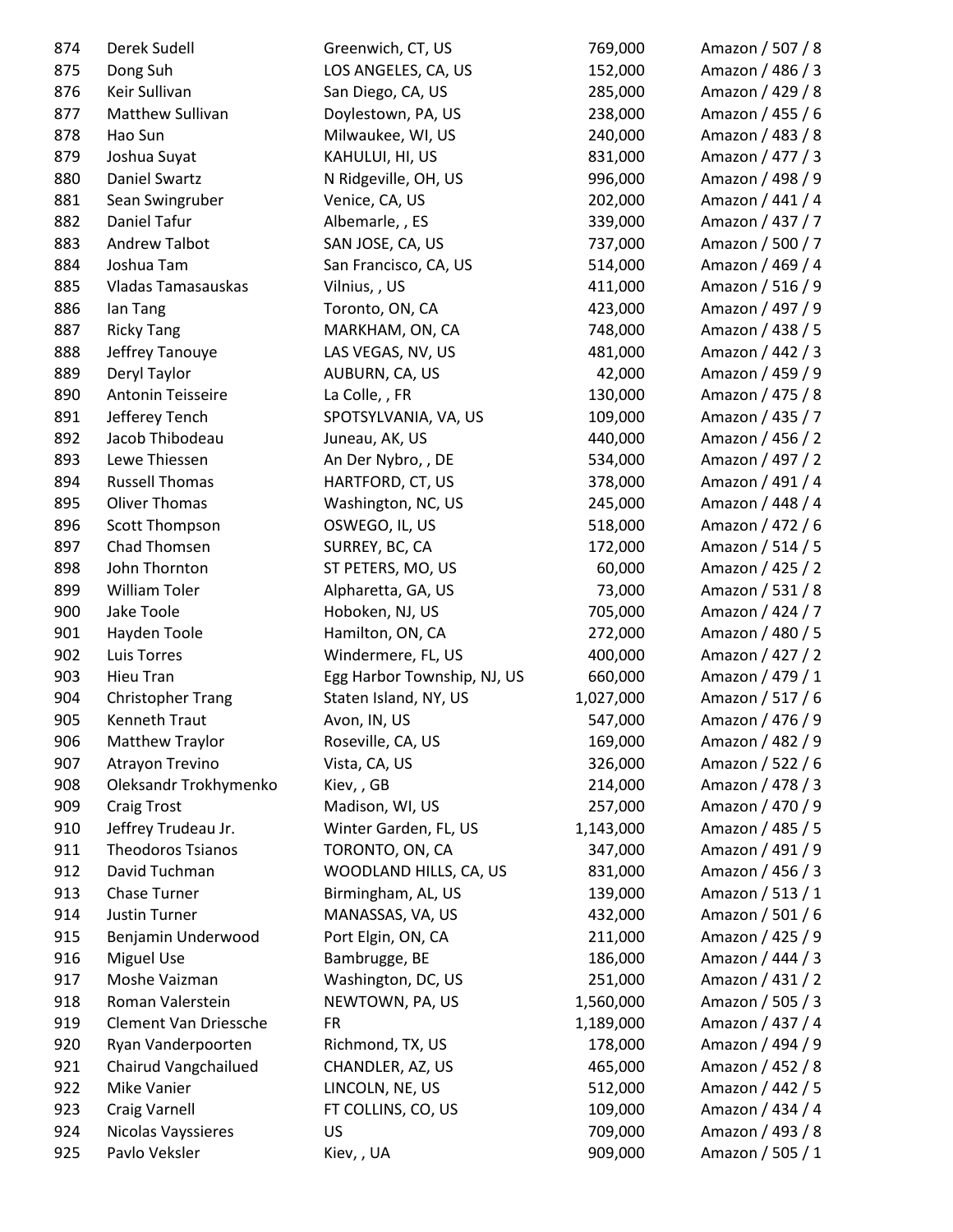| 926 | Srinivasa Vemulamada    | Johns Creek, GA, US          | 251,000   | Amazon / 435 / 2 |
|-----|-------------------------|------------------------------|-----------|------------------|
| 927 | Chris Vezzetti          | Berkeley, CA, US             | 1,390,000 | Amazon / 509 / 4 |
| 928 | Joao Vieira             | PT                           | 492,000   | Amazon / 524 / 4 |
| 929 | Eralio Villarreal       | Mission, TX, US              | 324,000   | Amazon / 521 / 8 |
| 930 | Louison Vincent         | <b>FR</b>                    | 73,000    | Amazon / 434 / 3 |
| 931 | Mohsin Virani           | El Dorado, AR, US            | 200,000   | Amazon / 470 / 6 |
| 932 | Christoph Vogelsang     | DE                           | 228,000   | Amazon / 499 / 3 |
| 933 | Lukas Volman            | Grand Junction, CO, US       | 448,000   | Amazon / 465 / 7 |
| 934 | Jana Vondach            | NEWARK, OH, US               | 39,000    | Amazon / 475 / 6 |
| 935 | <b>Matthew Voorhees</b> | LAKEWOOD, CO, US             | 203,000   | Amazon / 453 / 9 |
| 936 | Tristan Wade            | <b>BOYNTON BEACH, FL, US</b> | 620,000   | Amazon / 464 / 8 |
| 937 | Patrick Wall            | Mckinleyville, CA, US        | 300,000   | Amazon / 444 / 7 |
| 938 | Ben Wallace             | Oakville, ON, CA             | 236,000   | Amazon / 500 / 9 |
| 939 | Adam Walton             | Thousand Oaks, CA, US        | 1,057,000 | Amazon / 489 / 1 |
| 940 | Thomas Ward             | Seatoun Wellington, , NZ     | 539,000   | Amazon / 518 / 4 |
| 941 | Robert Warstler         | Carmel, IN, US               | 83,000    | Amazon / 478 / 8 |
| 942 | Andrew Watson           | TULSA, OK, US                | 1,401,000 | Amazon / 500 / 4 |
| 943 | Matt Waxman             | Fort Lauderdale, FL, US      | 613,000   | Amazon / 457 / 9 |
| 944 | Xing Wei                | San Francisco, CA, US        | 265,000   | Amazon / 526 / 4 |
| 945 | Frank Weigel            | SAN DIEGO, CA, US            | 279,000   | Amazon / 494 / 2 |
| 946 | Jeffrey Weil            | RICHFIELD, OH, US            | 307,000   | Amazon / 529 / 4 |
| 947 | Daniel Weinman          | ATLANTA, GA, US              | 537,000   | Amazon / 484 / 5 |
| 948 | Kathrine Weir           | LADERA RANCH, CA, US         | 536,000   | Amazon / 534 / 3 |
| 949 | <b>Felix Weis</b>       | LU                           | 609,000   | Amazon / 515 / 1 |
| 950 | Joey Weissman           | <b>BOCA RATON, FL, US</b>    | 365,000   | Amazon / 511 / 3 |
| 951 | Craig Welko             | ST. LOUIS, MO, US            | 225,000   | Amazon / 525 / 5 |
| 952 | John Wellendorf         | Youngstown, OH, US           | 827,000   | Amazon / 490 / 9 |
| 953 | <b>Dominic Wells</b>    | London, , GB                 | 649,000   | Amazon / 493 / 6 |
| 954 | Adam White              | WASHINGTON, DC, US           | 133,000   | Amazon / 516 / 7 |
| 955 | Kyle White              | SURREY, BC, CA               | 1,151,000 | Amazon / 522 / 2 |
| 956 | Marshall White          | Boone, NC, US                | 383,000   | Amazon / 471 / 6 |
| 957 | Barry Wiedemann         | Land O Lakes, FL, US         | 159,000   | Amazon / 424 / 8 |
| 958 | Cody Wiegmann           | San Jose, CA, US             | 248,000   | Amazon / 468 / 1 |
| 959 | Maximilian Wieser       | Salzburg, , AT               | 586,000   | Amazon / 490 / 3 |
| 960 | <b>Anton Wigg</b>       | Stockholm, SE                | 469,000   | Amazon / 431 / 1 |
| 961 | David Williams          | LAS VEGAS, NV, US            | 1,175,000 | Amazon / 445 / 1 |
| 962 | Robert Wilson           | Gower, MO, US                | 228,000   | Amazon / 461 / 8 |
| 963 | <b>Brock Wilson</b>     | Ardsley, NY, US              | 100,000   | Amazon / 524 / 6 |
| 964 | Andrew Wilson           | Bolton,, GB                  | 400,000   | Amazon / 467 / 8 |
| 965 | Jerry Winn              | Las Vegas, NV, US            | 843,000   | Amazon / 504 / 3 |
| 966 | Kenja Wiseman           | Kapolei, HI, US              | 77,000    | Amazon / 512 / 5 |
| 967 | Rhett Wiseman           | Onl Signup-No City, TN, US   | 323,000   | Amazon / 530 / 5 |
| 968 | Marc Wolpert            | Redondo Beach, CA, US        | 69,000    | Amazon / 445 / 8 |
| 969 | Jerry Wong              | Davie, FL, US                | 309,000   | Amazon / 423 / 2 |
| 970 | Jose Wong               | Brick, NJ, US                | 876,000   | Amazon / 527 / 8 |
| 971 | Phachara Wongwichit     | Merrimac, , AU               | 1,773,000 | Amazon / 533 / 1 |
| 972 | Jung Woo                | Bellevue, WA, US             | 435,000   | Amazon / 494 / 4 |
| 973 | Joel Worcester          | Parkville, MO, US            | 197,000   | Amazon / 511 / 6 |
| 974 | Derek Worley            | Riverview, FL, US            | 84,000    | Amazon / 462 / 6 |
| 975 | Phillip Wright          | Calgary, , CA                | 722,000   | Amazon / 512 / 6 |
| 976 | Anna Wroblewski         | PROVIDENCE, RI, US           | 309,000   | Amazon / 491 / 8 |
| 977 | Huihan Wu               | San Francisco, CA, US        | 173,000   | Amazon / 505 / 2 |
|     |                         |                              |           |                  |